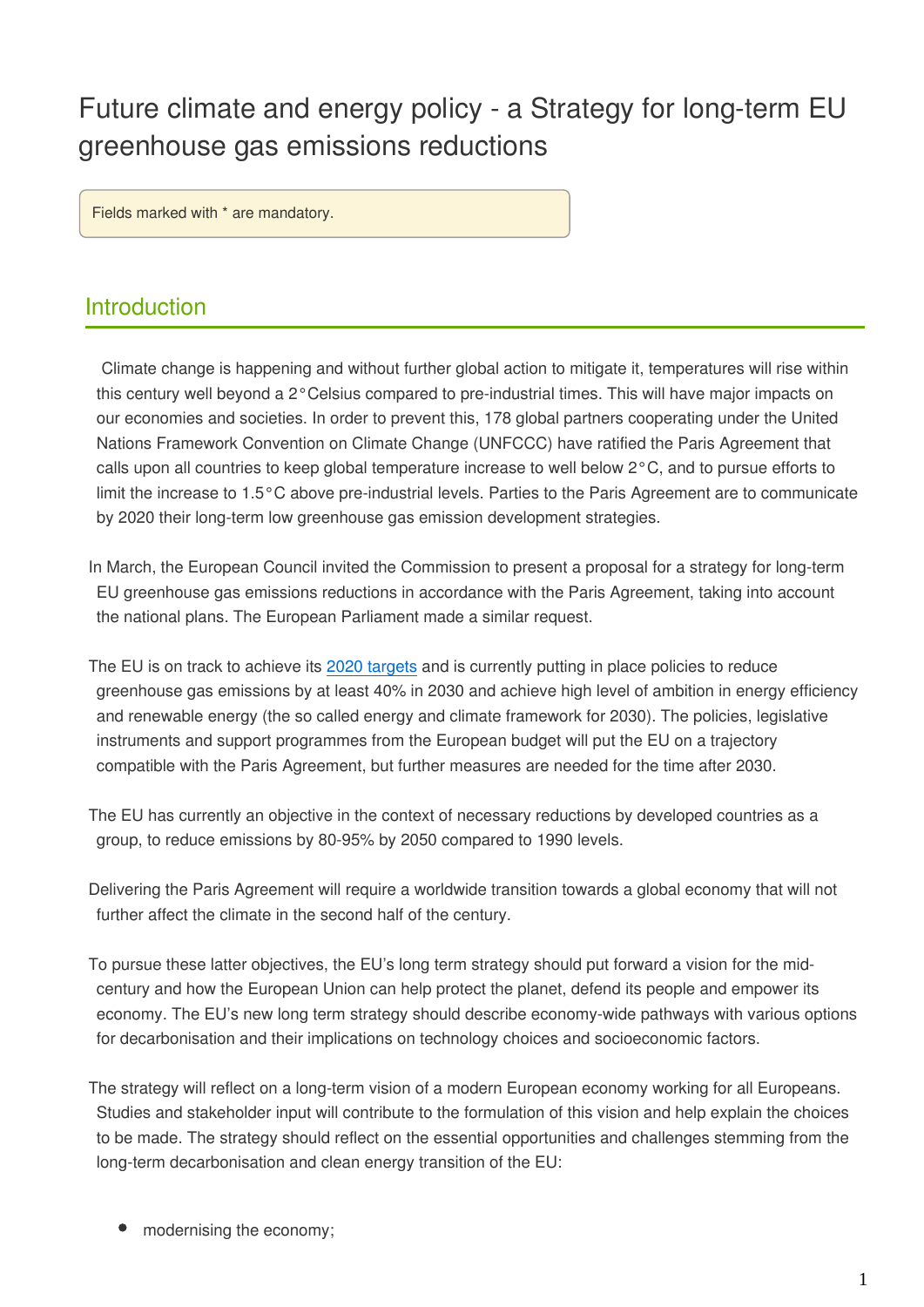- improving citizens' quality of life;
- ensuring fair transition and tackling social challenges;
- $\bullet$ reindustrialising Europe through digital, circular and low carbon innovation and clean mobility;
- promoting free, fair and sustainable global competition for markets, trade and investments; and
- $\bullet$ maintaining the EU's global leadership position on key geostrategic and security issues.

The strategy will analyse cost-efficient scenarios towards decarbonisation in line with the Paris Agreement underpinned by holistic analysis of transition options across all key sectors of the economy. This includes a wide variety of sectors, starting with the central role of energy, buildings, transport and mobility, industrial production and the provision of services, waste, agriculture and land-use, as well as the use of natural resources. It will examine the potential and implications of the deployment of innovative technologies, sectoral integration, and of facilitating alternative choices for consumers. It will examine implications for security of supply, investments, competitiveness and socio-economic factors, such as economic growth and job creation, also considering the impacts on citizens, businesses. Regions that stand to be negatively affected by decarbonisation should be supported making this transition just and socially fair.

The visions and reflections of stakeholders involved from all sectors of the economy and society on how to reach the EU's ambition will be an important input into this process. Therefore, the European Commission is very much interested in your views on a strategy for long-term greenhouse gas emissions reductions for the European Union. Please take a moment to fill in our questionnaire. We welcome contributions from the general public, stakeholders and authorities alike. Your views will help to enrich our assessment of what the EU should do in order to meet its commitment under the Paris Agreement.

## Guidance on the questionnaire

 After a few introductory questions related to your general profile in section 1, the questionnaire has a number of questions in section 2.

To participate in the public consultation you are not obliged to fill in all questions. The different sections include questions on greenhouse gas reductions, the impact of consumers, the economic activity, energy, forests and land use, education and research, financing, meta trends, actors and adaptation to climate change. The final section is technical and more focussed on sectoral stakeholders (industry, transport, agriculture, land use).

Some questions are multiple choice questions. Other questions are open to which you can add if you want your comments. Please keep comments clear and concise because there is a limit on the number of characters you can enter.

If you want to express your views in more detail you can also upload a document with your views and insights.

As the results will be published on the Internet, please read the specific privacy statement attached to this consultation. It informs you about how your personal data and contribution will be dealt with. In the interest of transparency, if you are replying on behalf of an organisation, please register with the register of interest representatives if you have not already done so. Registering commits you to complying with a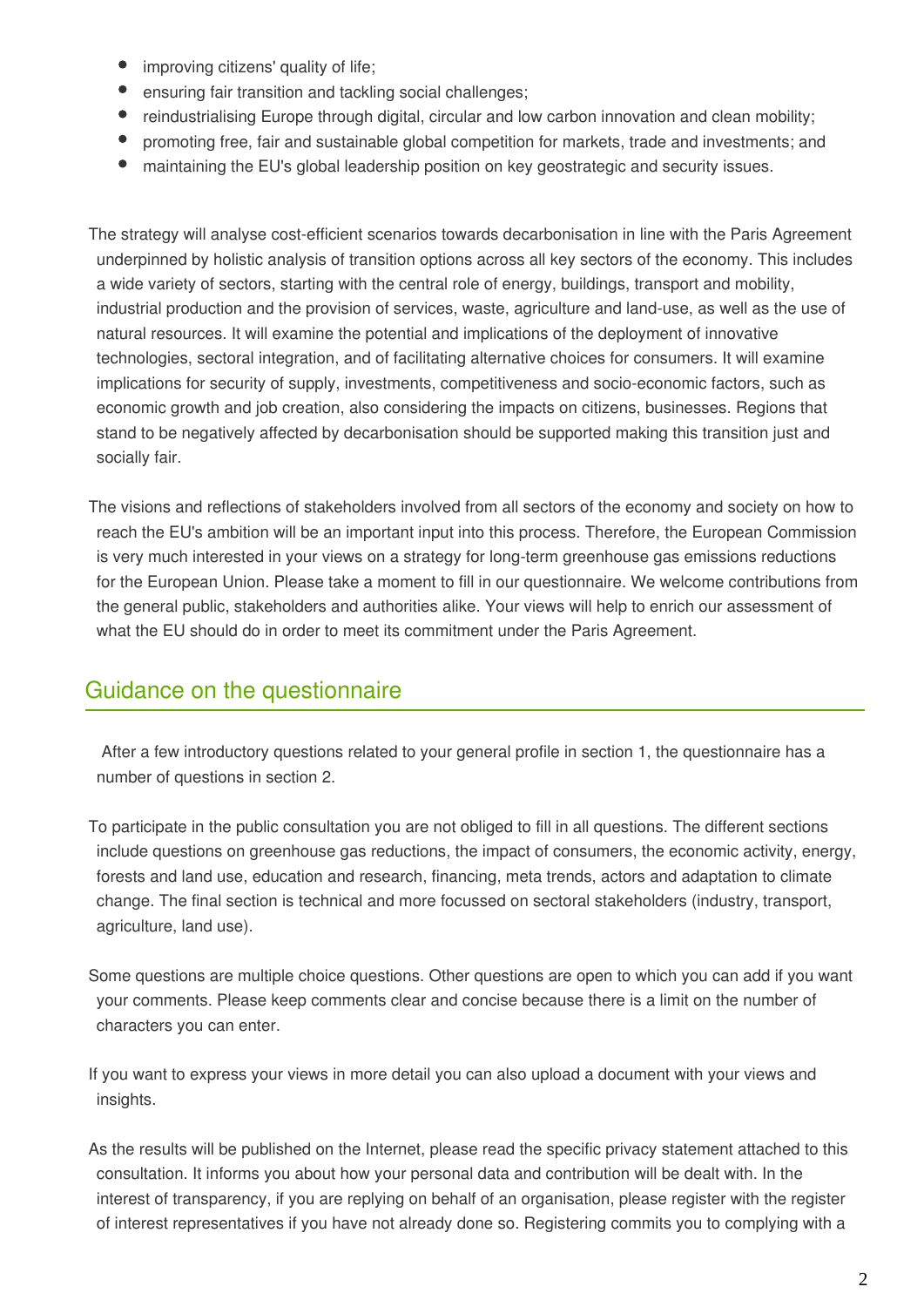Code of Conduct. If you do not wish to register, your contribution will be treated and published together with those received from individuals.

# General information about respondents

**\***In what capacity are you completing this questionnaire?

- $\bullet$  as an individual in your personal capacity
- $\delta$  in your professional capacity or on behalf of an organisation

**\***Please give your name if replying as an individual/private person, otherwise give the name of your organisation:

*Text of 3 to 100 characters will be accepted*

Allianz pro Schiene e.V. (Pro-Rail Alliance)

Email address:

info@allianz-pro-schiene.de

**\***For individuals, country of residence; for professionals, headquarters and main country of operations:

- C Austria C Finland C Lithuania C Slovenia
- C Belgium C France C Luxembourg C Spain
- 
- 
- 
- - -
- $\degree$  Czech Republic  $\degree$  Ireland  $\degree$  Portugal
- C Denmark C Italy C Romania
- C Estonia C Latvia C Slovakia
- 
- 
- Bulgaria  $\bullet$  Germany © Malta  $\bullet$  Sweden
- C Croatia **C** Greece C Netherlands C United Kingdom
- C Cyprus C Hungary C Poland C Other
- **\***If other, please specify:

*Text of 3 to 100 characters will be accepted*

**\***Type of organisation (please select the answer option that fits best):

- **Private enterprise**
- Professional consultancy, law firm, self-employed consultant
- Trade, business or professional association X (sobald ein Unternehmen im Mitgliederspektrum
- Non-governmental organisation, platform or network
- **C** Research and academia
- Social partners
- National, regional or local authority (mixed)
- $\circ$  Other

**\***If other, please specify:

*Text of 3 to 100 characters will be accepted*

vertreten ist gilt die Organisation lt. EU-Transparenzanforderungen als business or professional.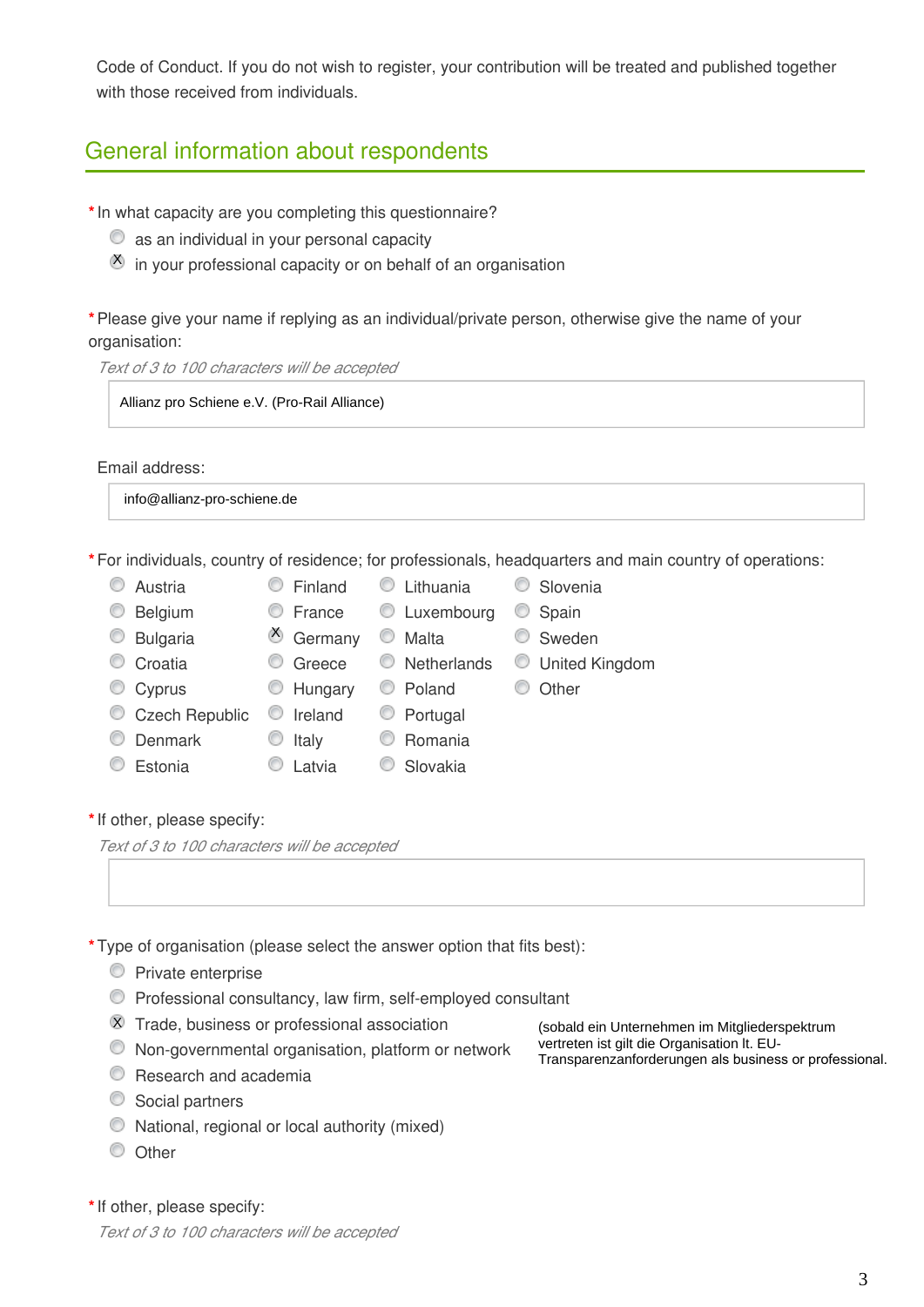Please indicate the economic sector you are active in (as an individual or as an organisation)

- **C** Agriculture, Hunting and Forestry
- **Einancial Intermediation**
- C Fishing
- **C** Real Estate, Renting and Business Activities
- $\bullet$  Mining and Quarrying
- **Public Administration and Defence:**
- Manufacturing
- C Education
- **Electricity, Gas and Water Supply**
- Health and Social Work
- Construction
- Other Community, Social and Personal Services
- Wholesale and Retail Trade:
- Activities of Private Households as Employers
- **C** Hotels and Restaurants
- Extraterritorial Organisations and Bodies
- **X** Transport, Storage and Communications
- C Other

**\***If other, please specify:

*Text of 3 to 100 characters will be accepted*

**\***If you are a civil society organisation or a public administration, please indicate your main area of focus or your area of competence:

*Text of 3 to 100 characters will be accepted*

What size does you organisation have?

- Micro or small enterprise (10-49 persons employed) X
- Medium-sized enterprise (50 249 persons employed)
- Large enterprise (250 or more persons employed)

If your organisation is registered in the Transparency Register, please give your Register ID number: *20 character(s) maximum*

609245610032-07

If your organisation is not registered, you can [register now](http://ec.europa.eu/transparencyregister/public/ri/registering.do?locale=en#en).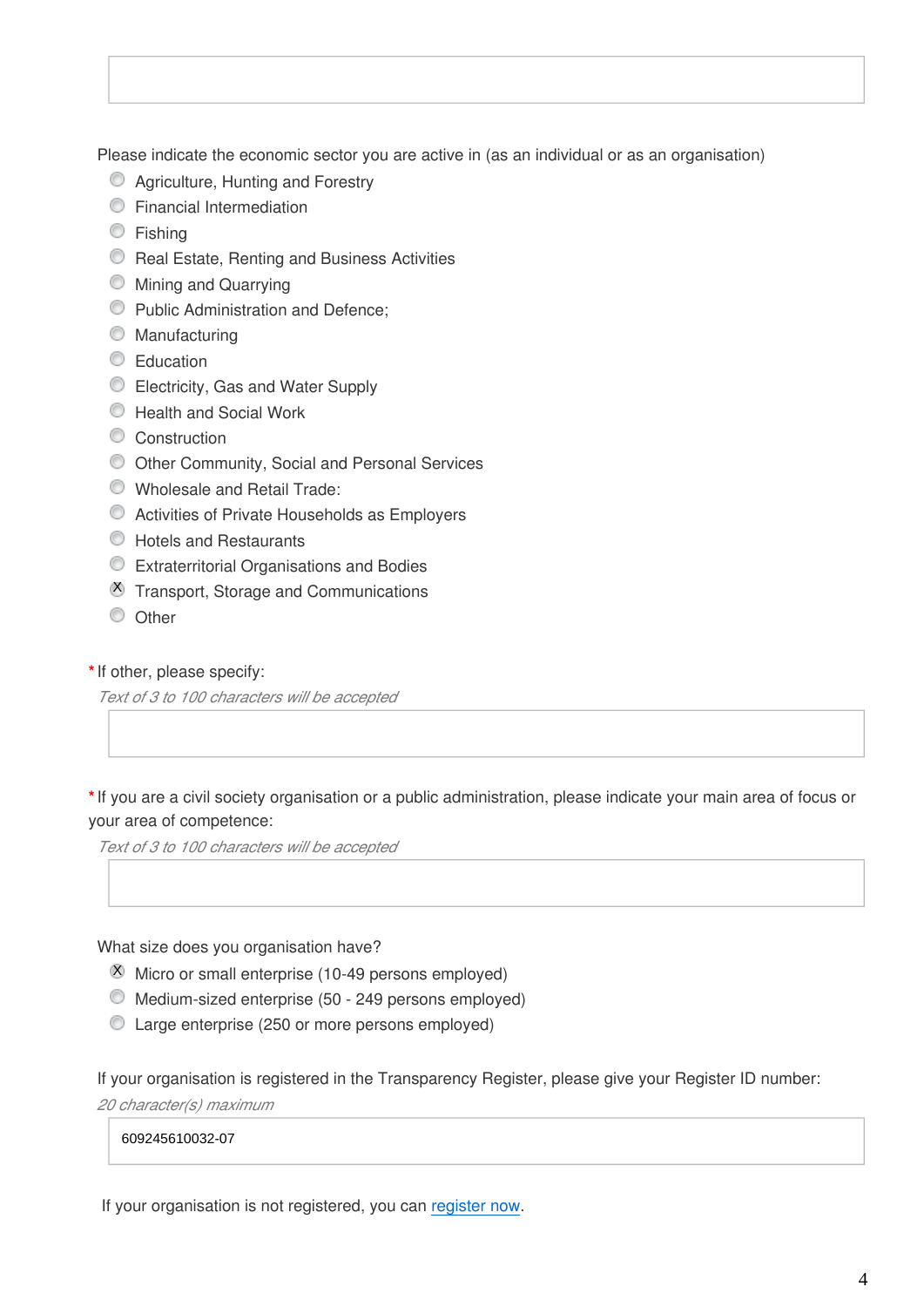- **\***Please indicate your preference for the publication of your response on the Commission's website:
	- $\delta$  Under the name given: I consent to publication of all information in my contribution and I declare that none of it is subject to copyright restrictions that prevent publication
	- Anonymously: I consent to publication of all information in my contribution and I declare that none of it is subject to copyright restrictions that prevent publication
	- $\bullet$  Not at all please keep my contribution confidential (it will not be published, but will be used internally within the Commission)

(Please note that regardless the option chosen, your contribution may be subject to a request for access to documents under [Regulation 1049/2001](http://eur-lex.europa.eu/legal-content/EN/TXT/?uri=CELEX:32001R1049) on public access to European Parliament, Council and Commission documents. In this case the request will be assessed against the conditions set out in the Regulation and in accordance with applicable [data protection rules](http://ec.europa.eu/justice/data-protection/).)

# **Questions**

## Long term greenhouse gas emissions reductions

To achieve its temperature objectives, the Paris Agreement also includes a long term ambition to achieve a balance between emissions and removals of greenhouse gases by human activities in the second half of this century. Given that addressing climate change is a global challenge requiring all parties of the Paris Agreement to act, what do you think the EU should contribute to achieve the Paris Agreement's objectives:

- Reduce greenhouse gas emissions in the EU by 80% by 2050 compared to 1990 levels
- Reduce greenhouse gas emissions in the EU more, within the range of 80 to 95% by 2050 compared to 1990 levels
- $\bullet$  Achieve already a balance between emissions and removals in the EU by 2050

In your opinion, what are the biggest opportunities and challenges

*1000 character(s) maximum*

## Consumers

Next to the deployment of available and forthcoming technologies, when looking at the long term, consumer choices also have a key role in achieving the decarbonisation of our economy. Please fill in this section based on your habits if you are an individual or, if you are from an organisation, considering the organisation practice.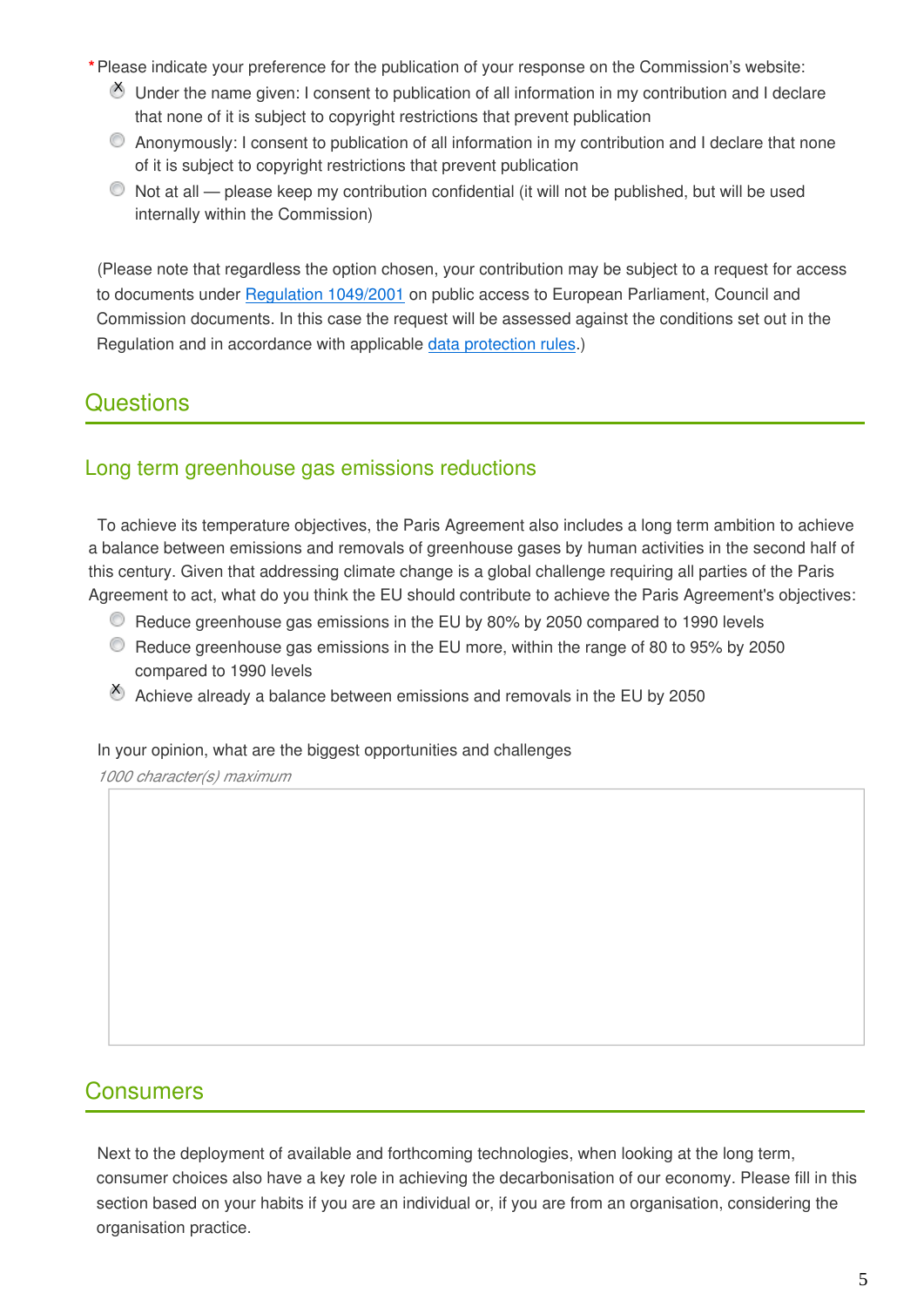In your opinion, where do you expect the largest changes to happen in your daily life in order to meet the climate change challenge?

- C Housing
- **X** Mobility
- Food
- Consumer goods and services

### Housing and offices

#### Energy consumption

To which extent would you support the following options that allow reducing the energy consumption and related CO<sub>2</sub> emissions in buildings?

Improving further the energy performance ( insulation, triple glazing, etc.) of your building?

- **C** Yes, I already have done it
- **Yes, as a priority**
- **C** Yes, but not as a priority
- $\circledcirc$  No, I rent
- $\bullet$  No, too expensive
- $\bullet$  No, other reason
- $\mathbb{X}$  No opinion / I do not know

**\***If other, please specify:

*Text of 3 to 200 characters will be accepted*

Installing heating and water boilers that run on renewables?

- Yes, I already have done it
- **C** Yes, as a priority
- Yes, but not as a priority
- $\bullet$  No, I rent
- $\bullet$  No, too expensive
- $\bullet$  No, other reason
- $\delta$  No opinion / I do not know

#### **\***If other, please specify:

*Text of 3 to 200 characters will be accepted*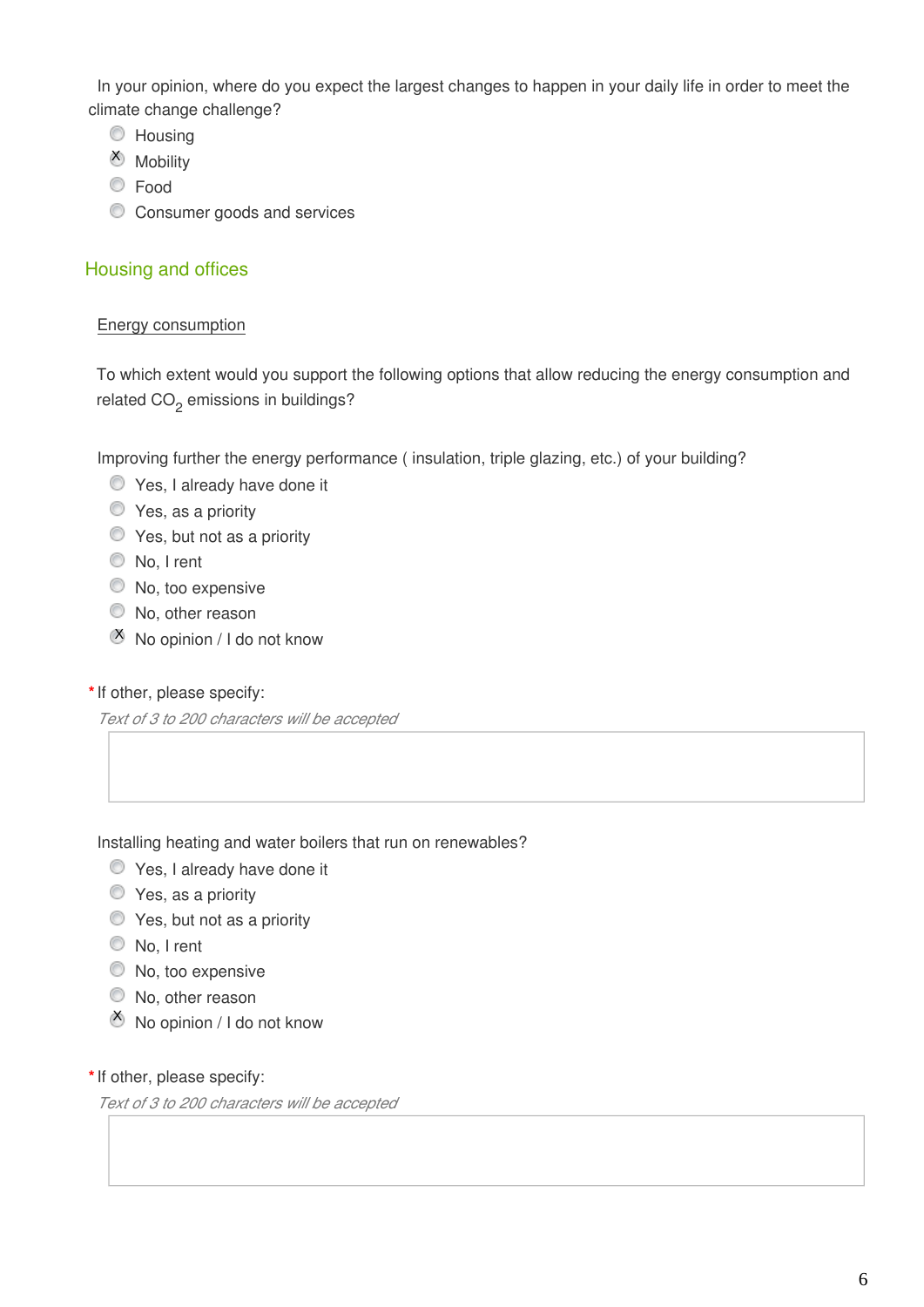Installing heating and cooling equipment and use electric appliances with the best energy performance label?

- Yes, I already have done it
- Yes, as a priority
- **C** Yes, but not as a priority
- $\circledcirc$  No, I rent
- $\bullet$  No, too expensive
- $\bullet$  No, other reason
- $\delta$  No opinion / I do not know

#### **\***If other, please specify:

*Text of 3 to 200 characters will be accepted*

Buying carbon free electricity or generating your own renewable electricity?

- $\delta$  Yes, I already have done it
- Yes, as a priority
- Yes, but not as a priority
- $\circledcirc$  No, I rent
- $\bullet$  No, too expensive
- $\bullet$  No, other reason
- $\bullet$  No opinion / I do not know

**\***If other, please specify:

*Text of 3 to 200 characters will be accepted*

Having a smart meter and consuming electricity mostly when prices are low?

- Yes, I already have done it
- **Yes, as a priority**
- $\bullet$  Yes, but not as a priority
- $\bullet$  No, for privacy concern
- $\bullet$  No, I do not want to change my consumption habits
- $\bullet$  No. other reason
- $\mathbb{X}$  No opinion / I do not know
- **\***If other, please specify:

*Text of 3 to 200 characters will be accepted*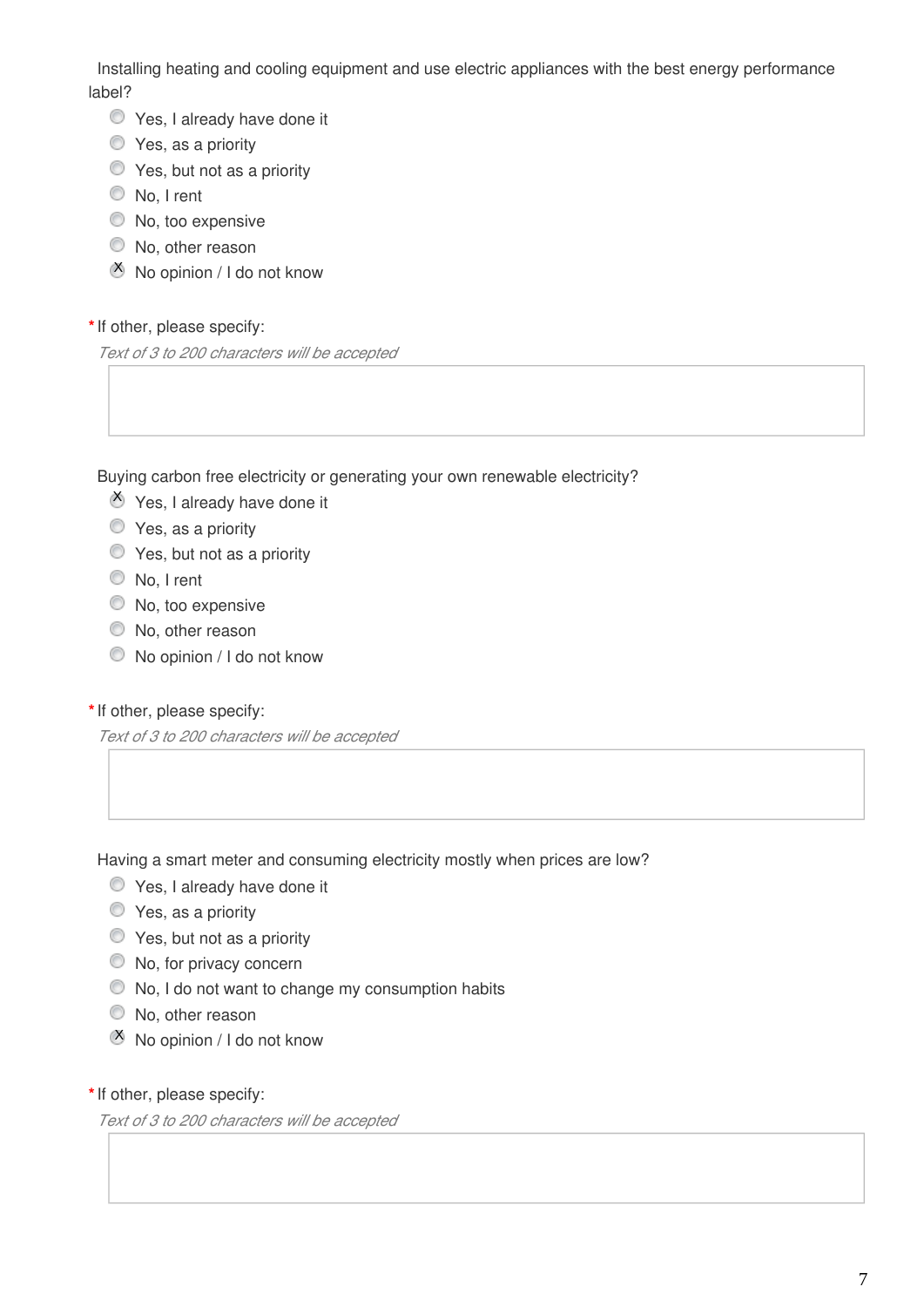#### Domestic waste

Do you sort your waste (paper, plastics, glass, metal, glass, organic…)?

- **X** Yes
- $\odot$  No
- I do not see the interest

What would make you increase the separation of waste (paper, plastics, glass, metal, glass, organic...)?

- Adapted infrastructure (containers, etc.)
- Awareness campaign
- Financial incentives such as deposit schemes
- **O** Other

### **\***If other, please specify:

*Text of 3 to 200 characters will be accepted*

Do you think increased recycling and reuse are important to achieve greenhouse gas reductions?

- Yes X
- O No
- <sup>1</sup> I do not know

### **Mobility**

To which extent would you support the following options that allow reducing the energy consumption and related  $CO<sub>2</sub>$  emissions?

Buying a vehicle that does not run on petrol or diesel (for instance an electric car)?

**X** Yes

- Yes, but only if not more expensive than conventional petrol or diesel cars
- Yes, but only if sufficient refuelling infrastructure is available
- <sup>O</sup>No

Considering using car sharing services?

Yes X

- Yes, but only if an easy to use and affordable service is in place
- © No

For short trips, avoiding private car and rather using public transport?

- Yes X
- Yes but only if an accessible and regular service is in place
- $\bullet$  No, because they are too slow
- $\bullet$  No, because it is too expensive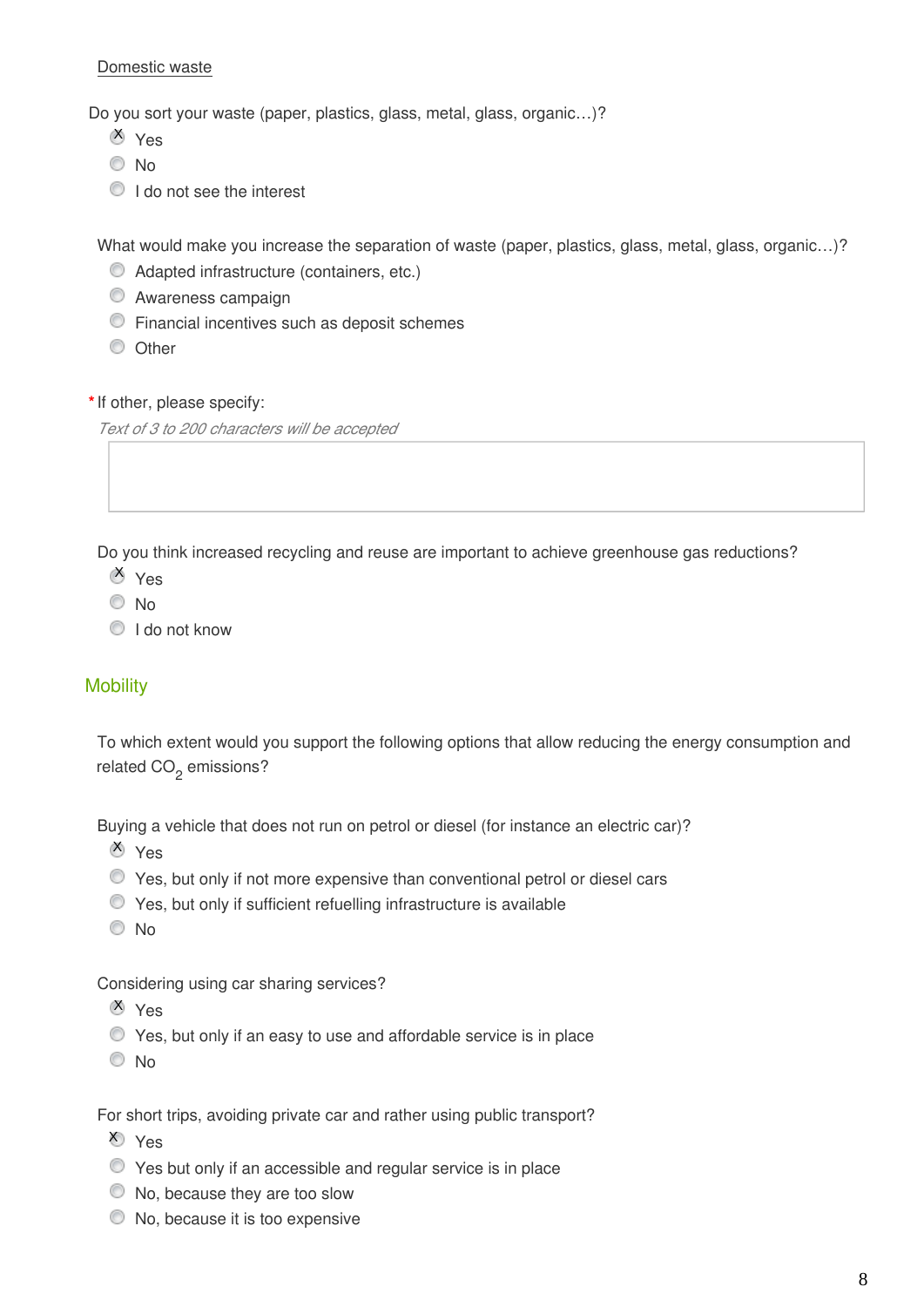```
© No
```
For short trips, avoiding private car and rather using (electric) bike or other active mobility modes?

- Yes X
- Yes, but only if proper bike lanes are in place
- $\odot$  No

For longer distance, avoiding flights or car whenever an alternative is available?

- Yes X
- Yes, provided a convenient alternative is in place
- $\bullet$  No, too slow
- $\bullet$  No, too expensive
- $\bullet$  No, other reason

**\***If other, please specify:

*Text of 3 to 200 characters will be accepted*

Do you think better urban planning would reduce the use of private cars and reduce congestion in the urban areas?

- Yes X
- Yes, if combined with better public transport
- **O** Yes, but difficult to put in place
- $\odot$  No

Do you think using more IT tools such as tele-working or video-conferencing could reduce mobility needs?

- Yes
- Yes, to some extent
- $\bullet$  No, as difficult to put in place
- No

### Food

Food production, processing and delivery have an impact on greenhouse gas emissions and natural resources consumption.

Would you consider it important that further awareness raising is undertaken about the impact of various types of food consumption on climate?

- Yes
- <sup>O</sup>No

Would you consider the impact of food on greenhouse gas emissions when buying it?

Yes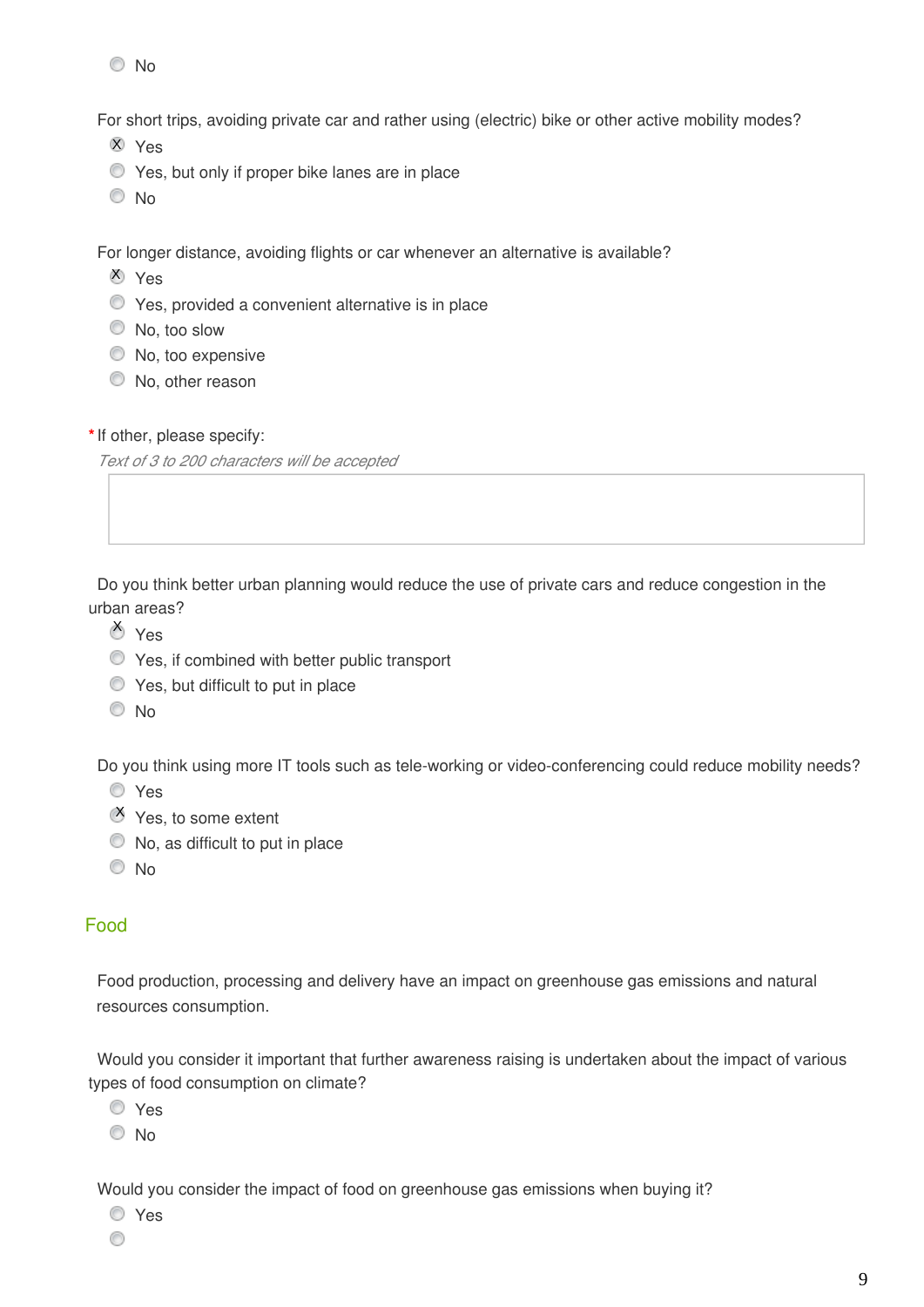Yes, if information is available about the carbon intensity of food

 $\bullet$  Not if more expensive

No

Also taking into account the importance to have a balanced diet for health purposes, would you consider changing to a less carbon intensive food diet (e.g. reduce red meat consumption)?

- Yes
- <sup>O</sup>No
- $\bullet$  I would require more information before changing my diet

### Consumer goods and services

The products/services you consume and the way they are produced also impact energy consumption and related greenhouse gas emissions.

Do you ever consider the impact on greenhouse gas emissions when buying and consuming a product or services?

- $\delta$  Yes I do so regularly
- Yes but I often lack the information to do so
- $\bullet$  No, I don't consider this

Would you consider buying products and services from companies that produce their goods and services in a greenhouse gas neutral manner?

- Yes X
- $\bullet$  No, if more expensive
- $\circledcirc$  No. other
- $\bullet$  No opinion / I do not know

**\***If other, please specify:

*Text of 3 to 200 characters will be accepted*

## Your work and your economic sector

For both individuals and organisations, details on the economic sector should be provided in Section 1.

### Employment and a socially fair transition

In the coming decades, the transition to a low carbon economy will impact even more how we work and how we produce goods and services. Which statements below correspond in your opinion to the impact of climate change and the low carbon transition in your working environment?

Do you expect your company to create or reduce jobs due to the low-carbon transition?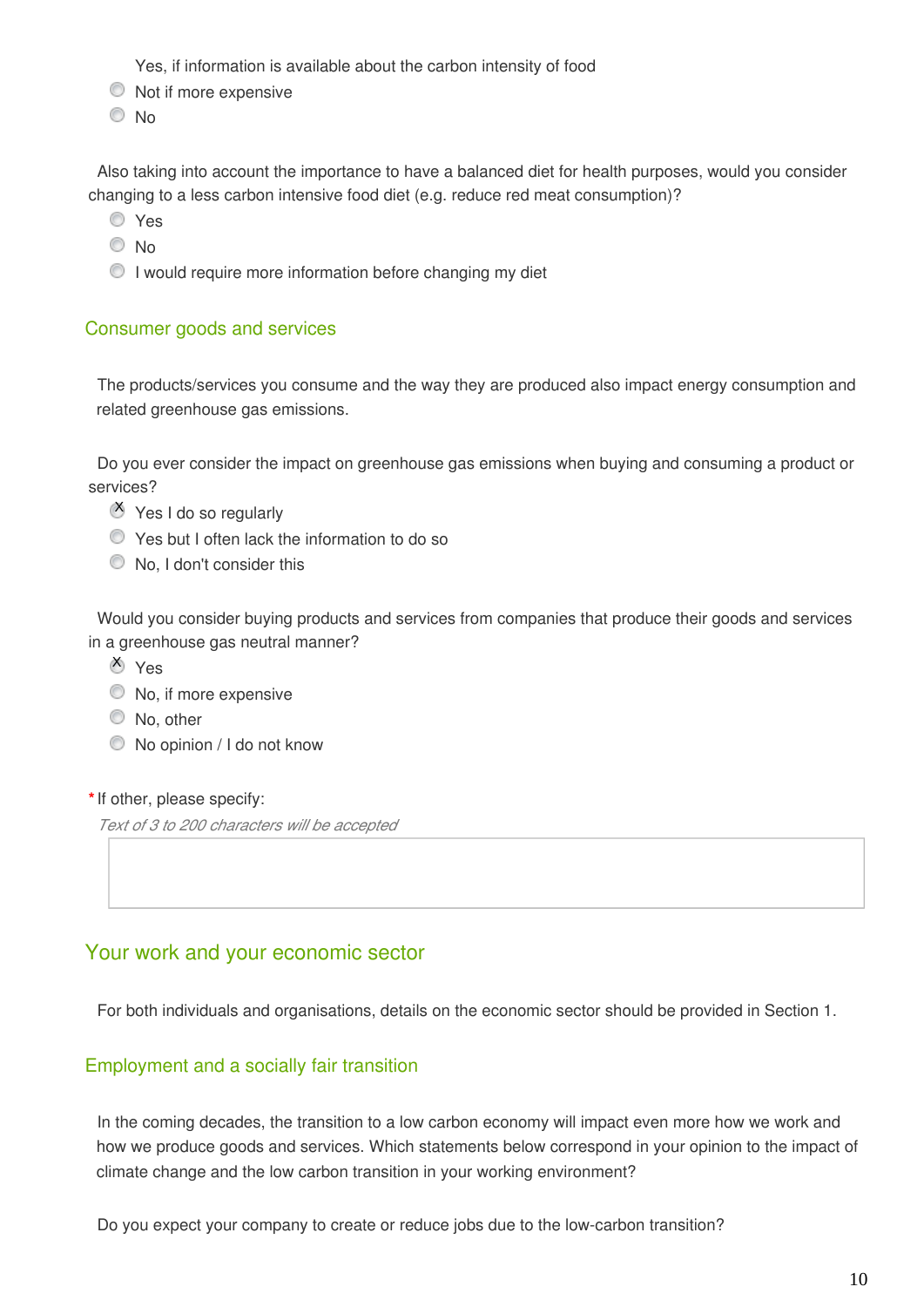- **i**∕ Create
- C Reduce
- $\bullet$  No opinion / I do not know

What could affect your job most in the future?

- $\delta$  The low carbon transition
- C Digitalisation
- **Impact of globalisation**
- Socio-economic policies (for instance fiscal policy)
- O Other

#### **\***If other, please specify:

*Text of 3 to 200 characters will be accepted*

Do you think you or the sector you are active in would benefit from training of staff in the context of the energy and low carbon economy transformation?

**X** Yes

- $\bullet$  Yes, to some extent
- No
- $\bullet$  No opinion / I do not know

### The impact of the low carbon transition on your sector

Do you consider the low carbon transition as an opportunity or as a challenge for your sector?

- $\delta$  An opportunity
- C A challenge
- C Both
- None
- $\bullet$  No opinion / I do not know

Indicate by how much your sector could reduce greenhouse gas emissions by 2050 compared to today?

- **It cannot reduce**
- Up to half
- **By more than half**
- $\delta$  Can decarbonise entirely
- $\bullet$  No opinion / I do not know

What would be the preferred route to reduce these emissions in your sector?

- **D** Further electrify
- Use other low carbon fuels, like hydrogen
- $\bullet$  Improve to the maximum energy efficiency
- Circular economy, including recycling and re-use
- $\bullet$  Development of new products and business concepts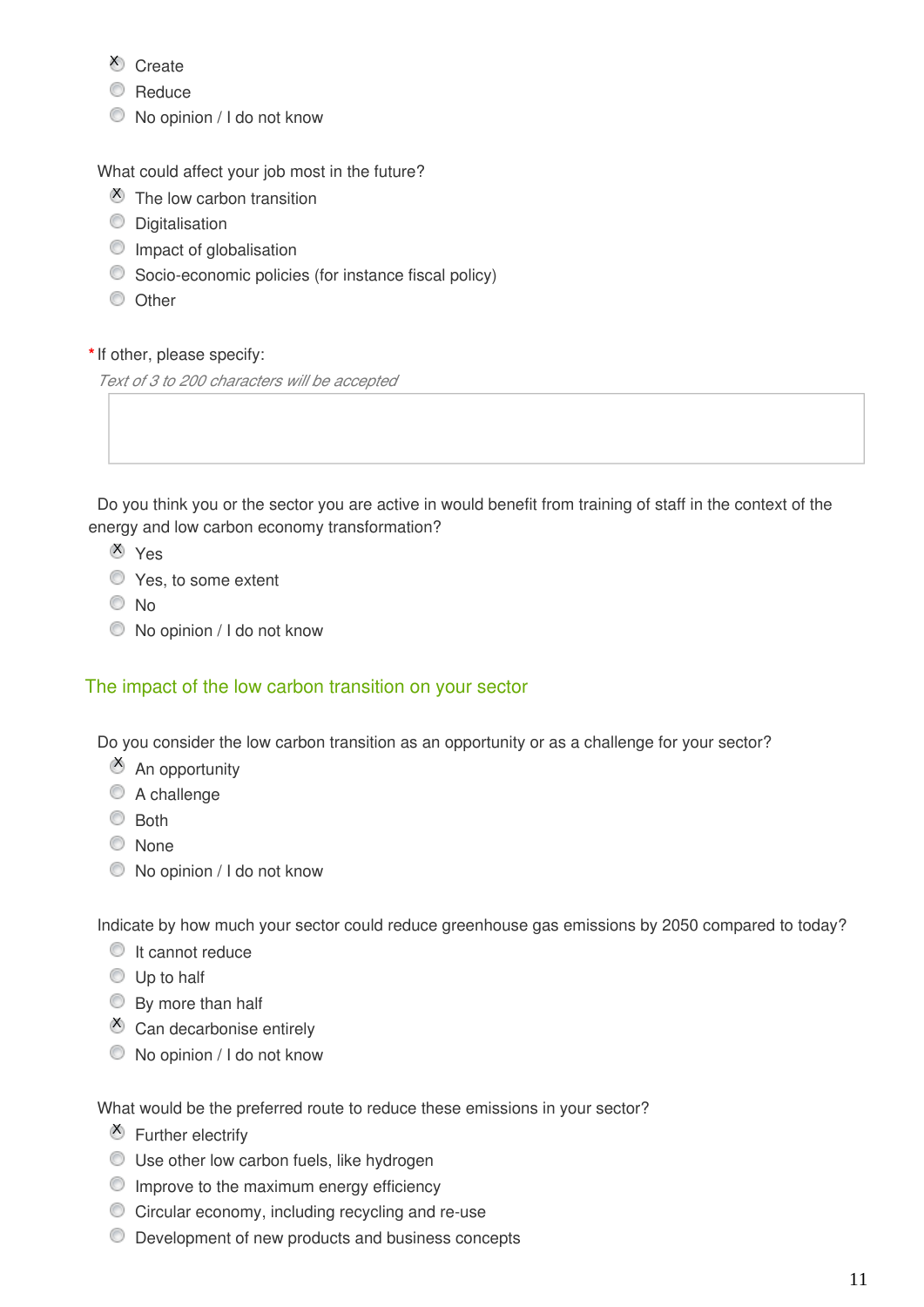### $\circledcirc$  Other

 $\bullet$  No opinion / I do not know

**\***If other, please specify:

*Text of 3 to 200 characters will be accepted*

Will you (or your sector) invest in new low-carbon technologies?

- Yes, as a priority
- **C** Yes, but not as a priority
- $\bullet$  No, it has already invested enough
- © No
- $\bullet$  No opinion / I do not know

Do you think your sector could be further integrated with others so as to decrease emissions while increasing overall efficiency?

- Yes X
- © No
- $\bullet$  No opinion / I do not know

If your sector can be further integrated to others, please mention how and to which sector(s):

*200 character(s) maximum*

EU and national policy sould intensify support for modal shift to rail, combined road-rail transport and multi-modality.

Do you think the low carbon transition will lead the EU economy to:

- $\delta$  Modernise and reinforce its competitiveness
- Modernise, and reinforce its competitiveness, but only if non-EU countries and regions also engage in the transition towards a low carbon economy
- **C** Lose competitiveness
- $\bullet$  No opinion / I do not know

Do you think the low carbon transition can help the EU industry modernise and grow?

Yes X

- $\bullet$  Yes, but only with public support
- Yes, but only if non-EU countries and regions also engage in the transition towards a low carbon economy
- © No
- $\bullet$  No opinion / I do not know

How can opportunities and challenges (in particular related to carbon intensive sectors or regions) be addressed? What key economic transformations should the EU pursue to achieve a low carbon and resilient economy?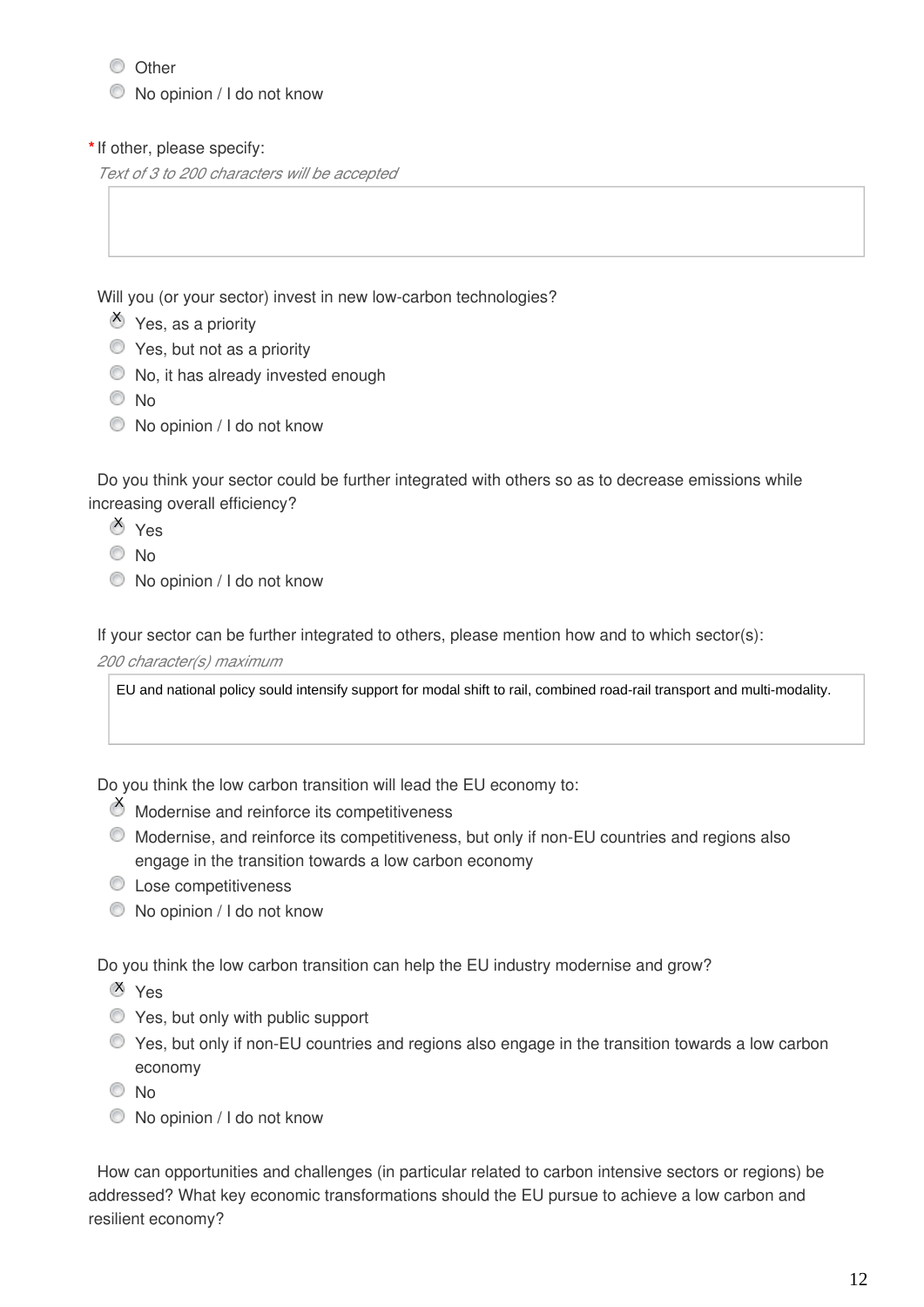From 1990 until today the greenhouse gas emissions of the transport sector in the EU grew by more than 20 percent. At the same time other sectors like industry, energy or households significantly reduced their emissions. Therefore EU and member state policy should prioritize the reduction of greenhouse gas emissions in the transport sector by:

- enhancing cross-border railway infrastructure
- reducing obstacles for cross-border railway services
- granting support for member states to electrify railway networks
- increase support for the digitalisation of railway networks (ETCS)
- charging the true costs for all modes of transport (GHG costs, accident costs, pollution)
- equal taxation for all modes of transport (VAT, kerosine, energy)

## Energy

The energy system today is responsible for ca. 75% of the EU's greenhouse gases emissions and undergoes a rapid transition due to e.g. cost reduction of renewables, improvements of energy-efficiency and rapid development of new technologies (e.g. batteries) driven i.a. by policies put forward by the EU and its Member States. Accelerating this change will play a central role in the transition of our economy towards a carbon-neutral economy.

In the following table listing different energy technologies, please rank each option in the table below from 1 (important) to 5 (not important) on what role you think they will play in the clean energy transition (not all options need to be ranked)?

|                                                                    | 1            | $\mathbf{2}$ | 3 | 4 | 5            |
|--------------------------------------------------------------------|--------------|--------------|---|---|--------------|
| Energy efficiency reducing the need to produce energy              | $\mathbb{X}$ | ⋒            | ⋒ | ⋒ |              |
| Renewable energy from wind, solar or hydro                         | $\infty$     | ⋒            | ⋒ |   |              |
| Other forms of renewable energy, like geothermal, wave or<br>tidal |              |              |   |   |              |
| Nuclear energy                                                     | ∩            | ⋒            | ⋒ |   | $\infty$     |
| Fossil fuels with Carbon Capture and Sequestration                 | ⊙            | ⋒            | A | ⋒ | $\mathbb{X}$ |
| Solid biomass for heat and electricity production                  | ⋒            | ⋒            |   |   |              |
| <b>Advanced Liquid Biofuels</b>                                    | ∩            | ⋒            | ⋒ |   | $\infty$     |
| Biogas from agricultural and domestic waste                        | ∩            | ⋒            | ⋒ |   |              |
| Electricity storage (e.g. batteries)                               | $\mathsf{X}$ | ⋒            | ⋒ |   |              |
| Hydrogen (produced in a carbon-neutral manner)                     | $\triangle$  | ⋒            | ⋒ |   |              |
| E-fuels derived from hydrogen                                      | ⊙            |              |   |   |              |
| Other                                                              | ⋒            |              |   |   |              |

**\***If other, please specify: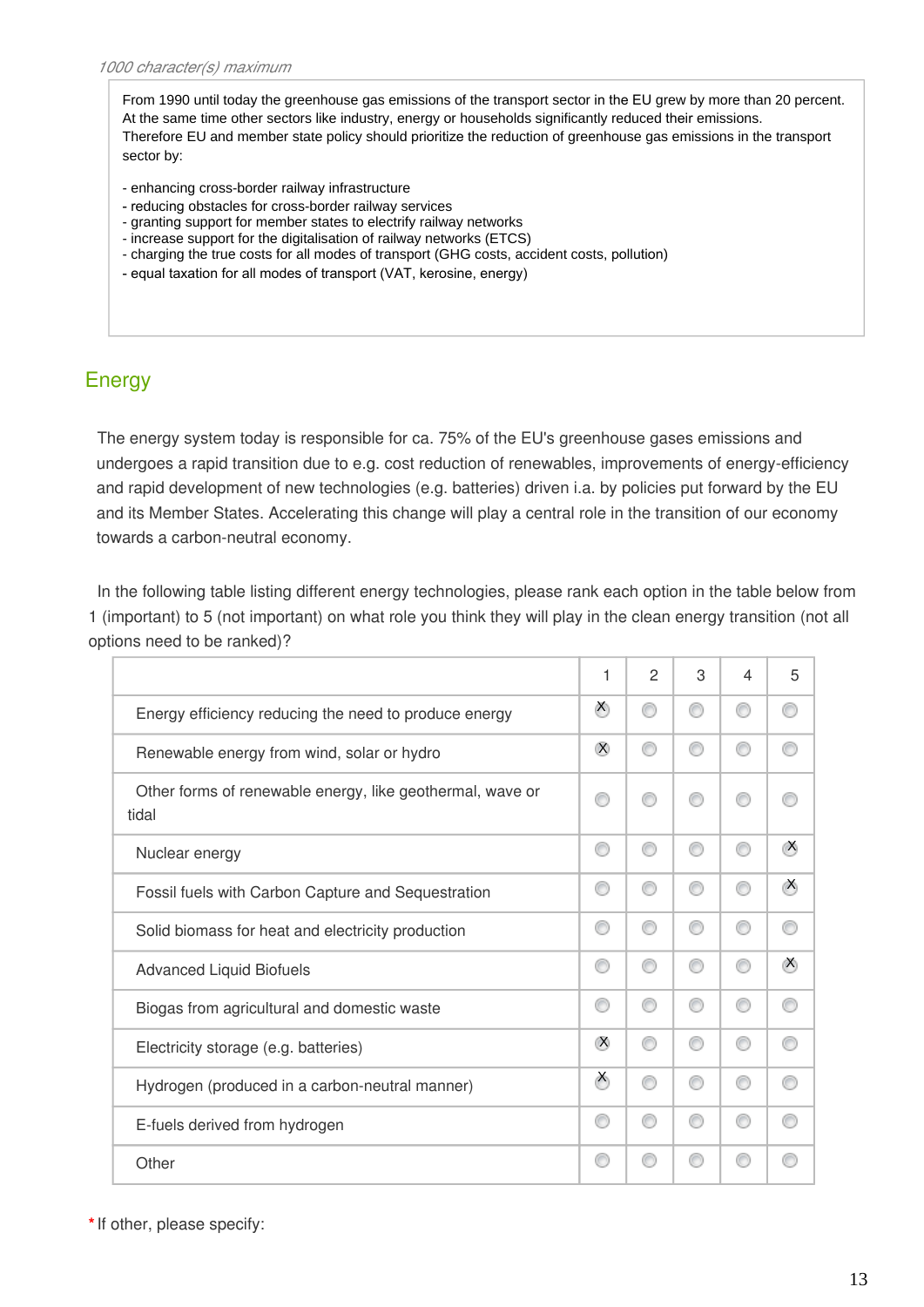What are the biggest opportunities, including for the wider economy? What are the biggest challenges, including as regards public acceptance or the availability of land and natural resources, related to these future developments?

*2000 character(s) maximum*

## The role of Forests and Land Use

Today, EU's forests, agriculture and land absorb more  $CO<sub>2</sub>$  than they emit, which is referred to as the EU's sink. Forests and agriculture land produce renewable biomass that can be used to substitute other carbon intensive products or to produce bioenergy, which in turn reduce greenhouse gas emissions from fossil fuels and industrial processes. Depending on how this biomass is produced, this can impact the size of the EU's sink, as well impact other services delivered by agriculture and forest land including biodiversity and ecosystem services.

In the context of a long term strategy please rank each land-use activities in the table below from 1 (important) to 5 (not important) to indicate which are acceptable and can be important to reduce greenhouse gas emissions and increase  $CO<sub>2</sub>$  absorptions (not all options need to be ranked):

| Forest as a source for biomass for renewable energy   |  |  |  |
|-------------------------------------------------------|--|--|--|
| Forest as a source of material for bio-based products |  |  |  |
|                                                       |  |  |  |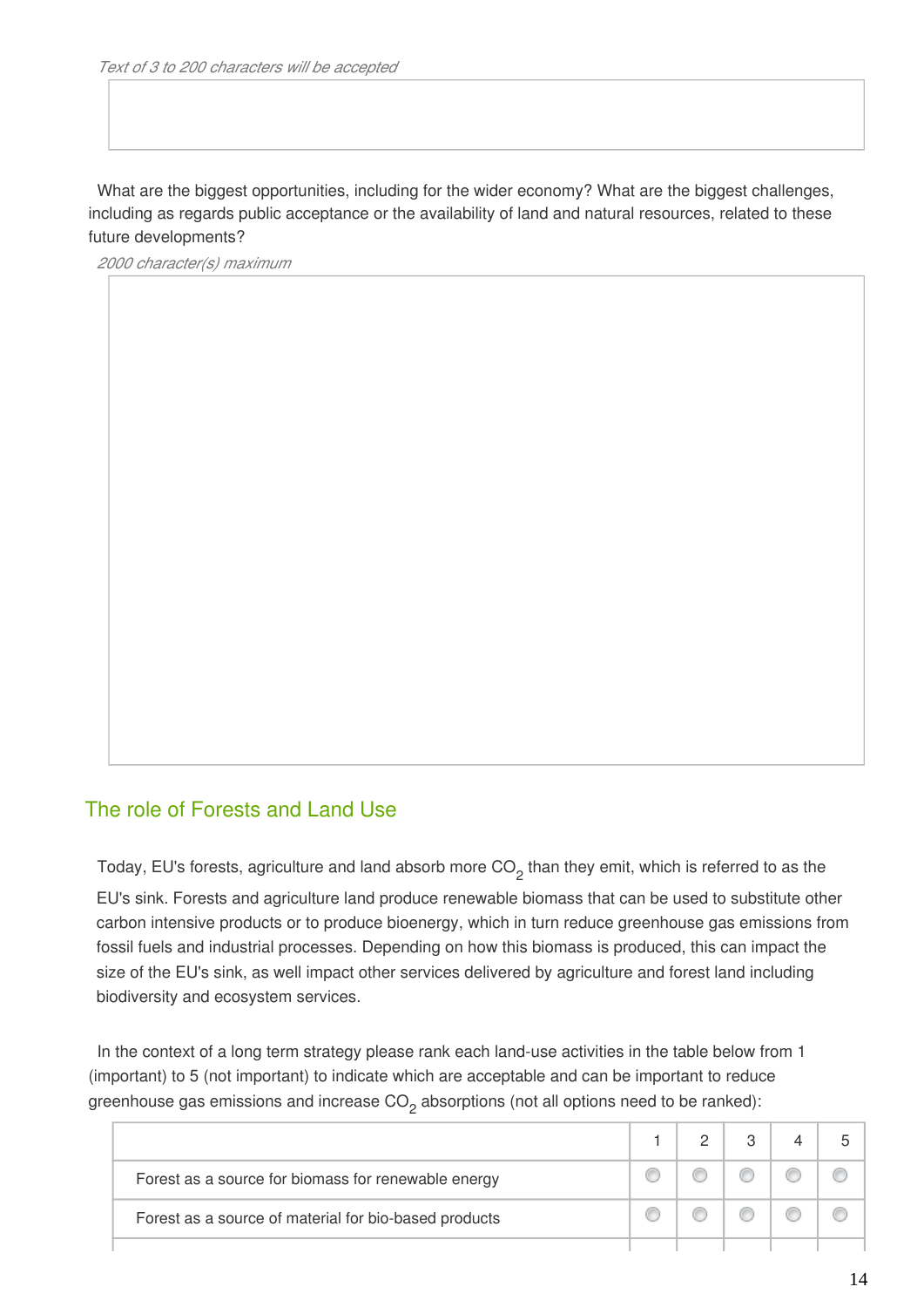| Forest as a carbon sink storing $CO2$                                                           |  |  |  |
|-------------------------------------------------------------------------------------------------|--|--|--|
| Agriculture as a source of feedstock for bio-based materials                                    |  |  |  |
| Agriculture as a source for bio-energy                                                          |  |  |  |
| based on food crops                                                                             |  |  |  |
| based on agricultural wastes                                                                    |  |  |  |
| based on woody biomass (e.g. perennials, woody and herbaceous<br>crops, short rotation coppice) |  |  |  |
| Protecting and enhancing soil carbon stocks on agricultural land                                |  |  |  |

What should be the role of the land-use sector in reducing emissions and increasing absorptions emissions? For what purposes should biomass be used most to reduce greenhouse gas emissions? How and which sustainability concerns should be addressed?

*1000 character(s) maximum*

## Education, research and innovation

Considering the long time frame of the strategy, and the inherent magnitude of the decarbonisation transition, the central role of accelerating research and innovation for facilitating this transition will be crucial.

How best could awareness be raised to create the right attitude and values/ mind-sets?

*at most 3 choice(s)*

- X At school through education
- $\times$  Local and regional campaigning
- $\blacksquare$  National and EU wide campaigning

On which sectors should R&D efforts focus primarily in the coming decade to best support the low carbon transition?

*at most 6 choice(s)*

- $\overline{\triangle}$  Energy
- Industrial processes
- $\overline{\Delta}$  Transport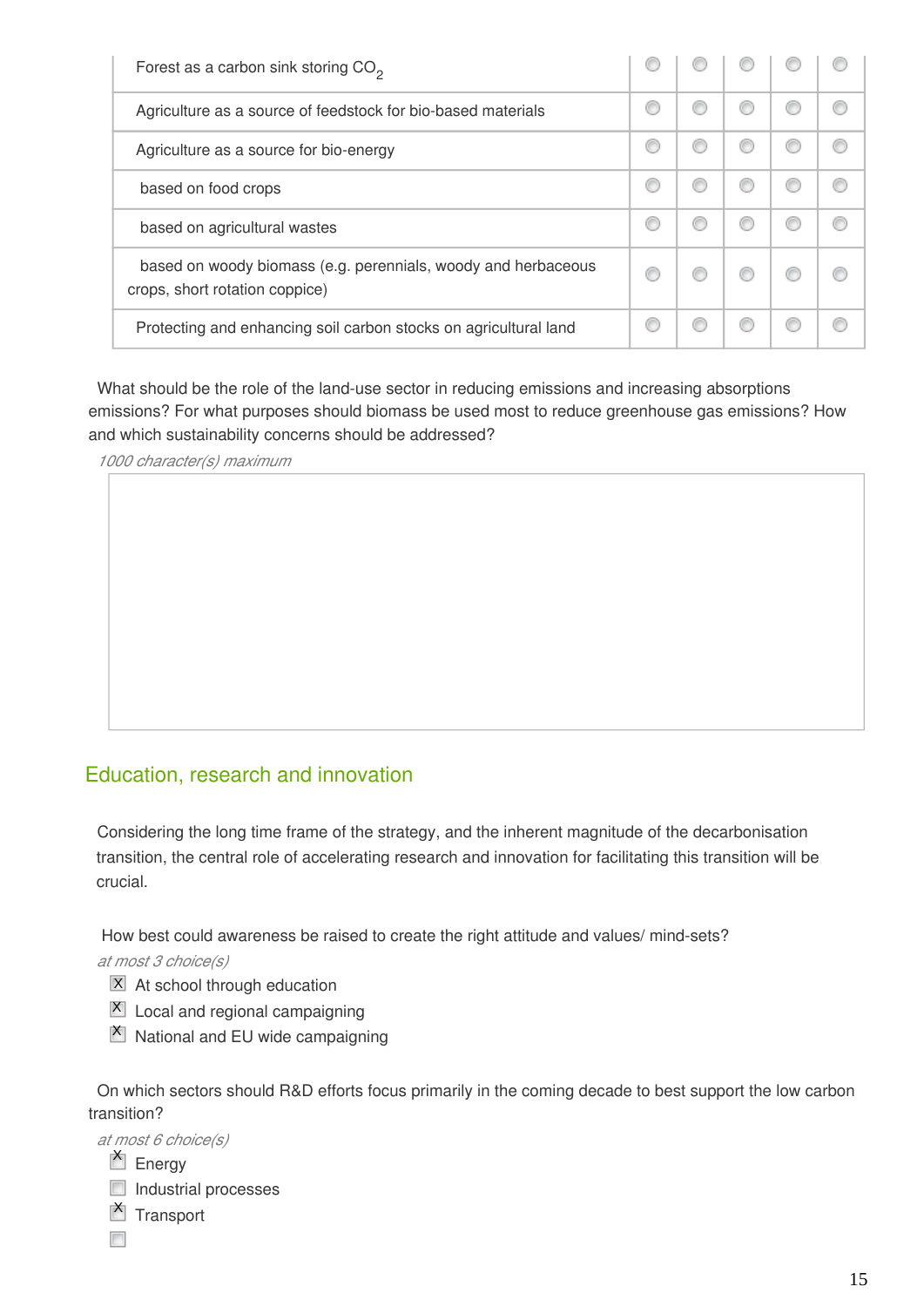

#### **\***If other, please specify:

*Text of 3 to 200 characters will be accepted*

On which cross-sectoral domains should R&D efforts focus in the coming decades? Is there a particular need for large scale deployment of certain innovative technologies? Is there a different role for authorities and private sector in support R&D and Innovation?

*1000 character(s) maximum*



## **Financing**

In many cases, the low carbon economy and energy transition needs high upfront investments with subsequent reductions in operating and fuel costs. In addition, this transition as well as climate change itself will most likely affect the value of existing investments and assets of companies. Finally, to achieve the transition efficiently, the viability and profitability of investments need to be ensured on the long-term. Most of these investments will have to be funded via private finance.

Will the sector that you are active in require significant additional investment in the context of a transition to a low carbon economy?

- Yes X
- No
- $\bullet$  No opinion / I do not know

For the sector that you are active in, is there a financing gap for making the transition to a low carbon economy?

- Yes X
- © No
- $\bullet$  No opinion / I do not know

Should public sector be more involved in ensuring adequate financing for the low carbon transition?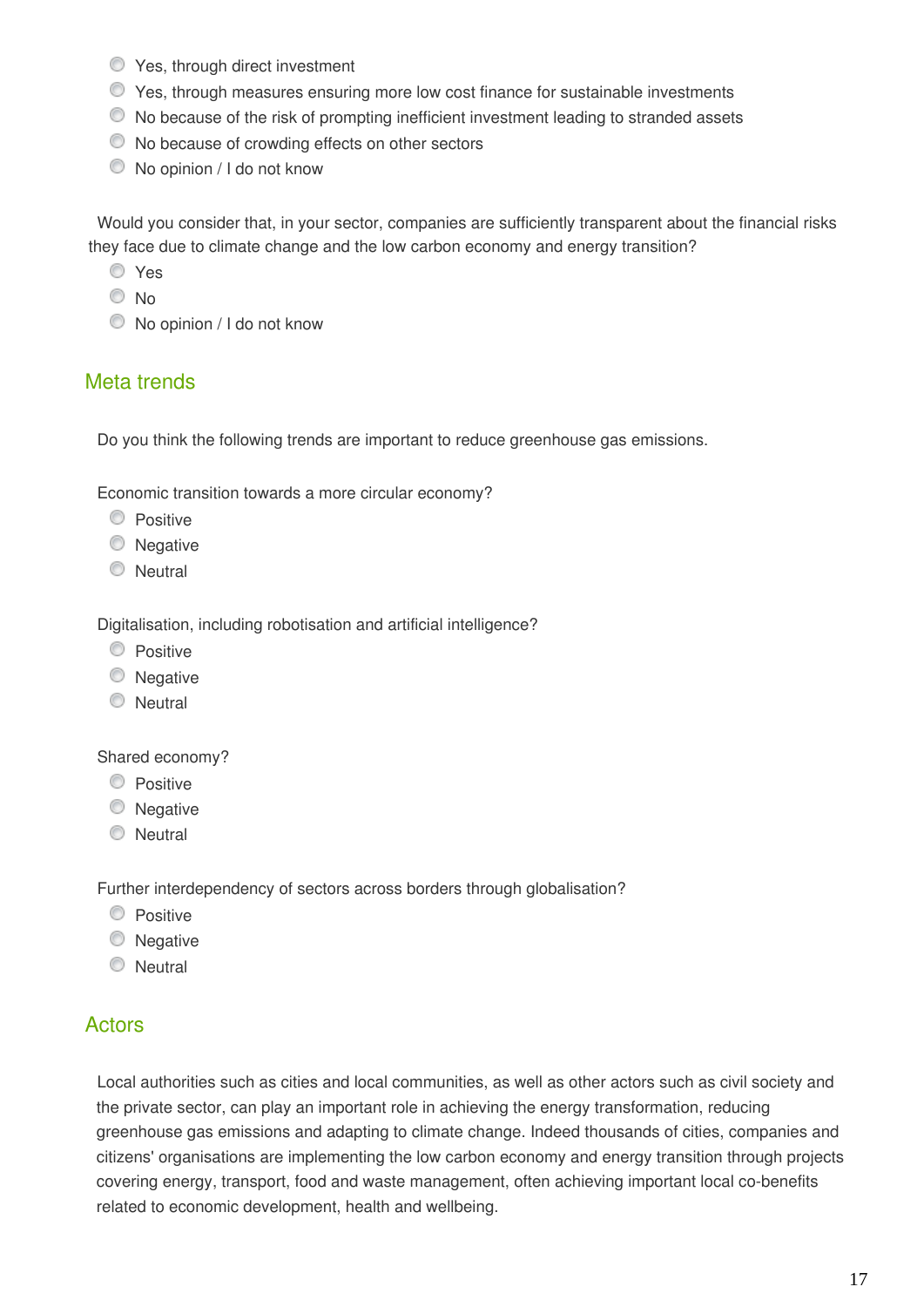Which of these non-state actors do you think will impact most your or your sector's contribution to delivering the EU's ambition to become a low carbon economy?

- **Regional government**
- **Towns and cities**
- **Businesses**
- **C** Philanthropies
- Civil society (NGOs, ..)
- **Religious groups**

Do you have an example that you think is of particular importance to underline the role of such local and private sector actors in supporting the low carbon economy and energy transition?

*1000 character(s) maximum*

## Adaptation

The adverse effects of climate change will increase in the coming decades unless strong mitigation policies are implemented globally. In your place of living, which of the following actions do you think will be necessary to prepare for the likely effects of climate change? Please rank each option in the table below from 1 (important) to 5 (not important) to indicate which, in your place of living, you think will be necessary to prepare for the likely effects of climate change (not all options need to be ranked).

|                                                                                                                                                                   |   | 2 | 3 | 4 | 5 |
|-------------------------------------------------------------------------------------------------------------------------------------------------------------------|---|---|---|---|---|
| Scientific research on the local effects of climate change in the place<br>where you live                                                                         |   |   |   |   |   |
| Reinforcement of infrastructure (transport, energy, communication<br>networks) to withstand natural disasters                                                     | € |   |   |   |   |
| Preparation for floods (water retention, dykes, designated flood plains<br>/areas, restriction of activities in areas at flood risks, floating houses<br>$etc.$ ) |   |   |   |   |   |
| Adaptation of agriculture to the changing climate (e.g. water efficient<br>irrigation, selecting different crops)                                                 | € |   |   |   |   |
| Heat wave action plans                                                                                                                                            | € |   |   |   |   |
| Increase of green areas in towns to cope with heatwaves / floods                                                                                                  |   |   |   |   |   |
|                                                                                                                                                                   |   |   |   |   |   |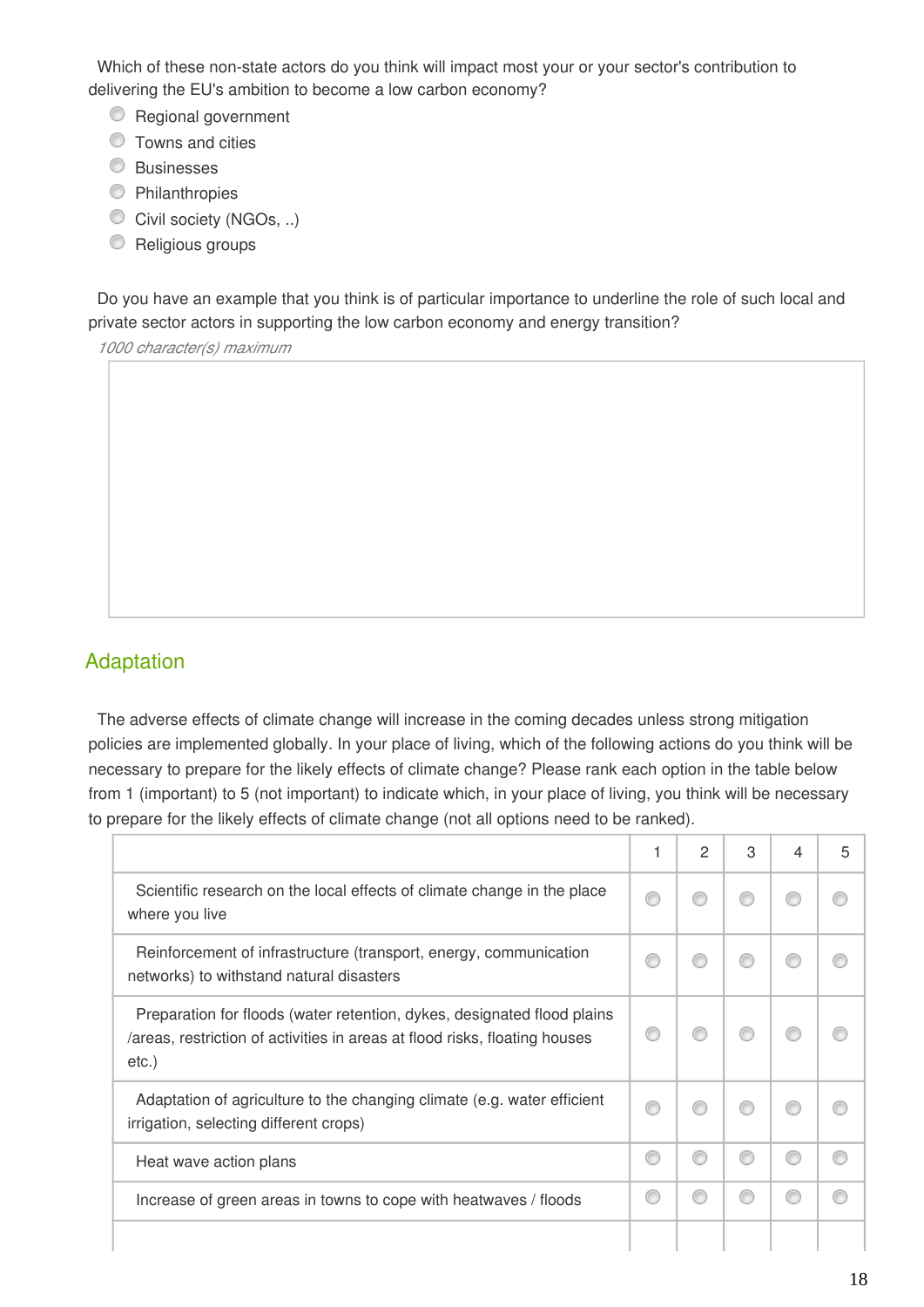| Encouragement of water saving and reuse                                                                                                                     |   |  |  |
|-------------------------------------------------------------------------------------------------------------------------------------------------------------|---|--|--|
| Forest fire prevention (e.g. awareness raising campaigns, forest<br>management)                                                                             |   |  |  |
| Reinforcement and protection of the seacoast                                                                                                                | ⋒ |  |  |
| Early warning systems for natural disasters (heatwaves, floods,<br>forest fires)                                                                            | O |  |  |
| Communication to the public about the need to adapt to climate<br>change                                                                                    |   |  |  |
| Improved insurance products against damage from the effects of<br>climate change                                                                            | ⋒ |  |  |
| Better understanding of the security effects of climate change on the<br>EU (e.g. flows of migrants, global water and food scarcity, agricultural<br>trade) |   |  |  |

Which adaptation measures are of particular importance for your sector and why?

*1000 character(s) maximum*

## Specific sectoral questions

These questions are focused on sector specific greenhouse gas reduction options, and as such are primarily directed to sectoral stakeholders.

### Reducing industrial greenhouse emissions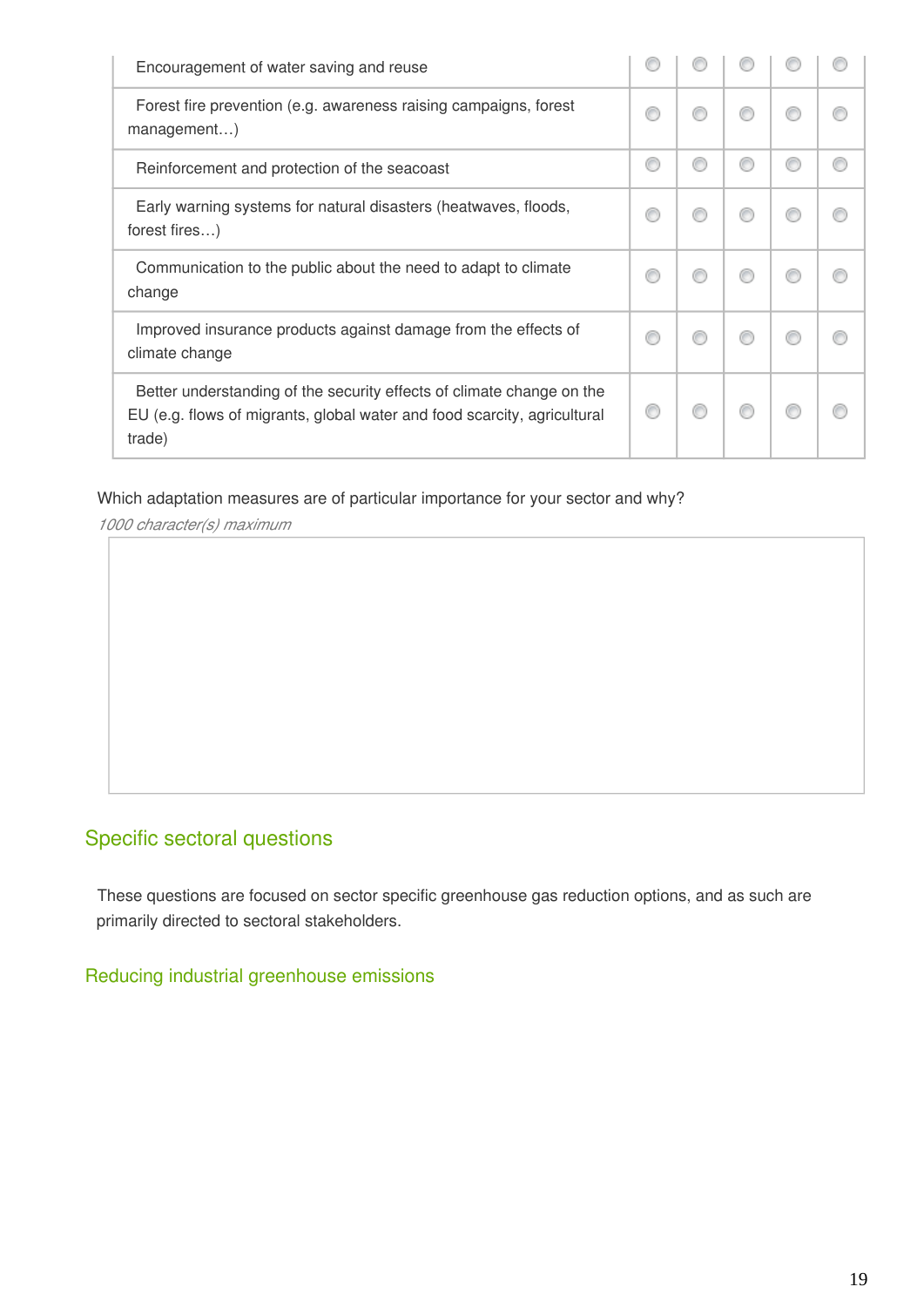Industry has a diverse set of greenhouse gas emissions sources, the majority are linked to energy consumption but also a significant amount of emissions comes from chemical processes, for instance in the steel, cement and chemical sectors.

Industry has a number of mitigation options to reduce its greenhouse gas emissions. These typically involve improved efficiency (e.g. using more efficient products and technologies, reusing waste heat, etc.) and fuel substitution (e.g. electrification of its processes). But it also includes feedstock substitution, be it with bio-material or by employing Carbon Capture and Utilisation (CCU) technologies that see CO<sub>2</sub> emissions being re-used in other production processes. These technologies also often benefit from further integration of energy and industrial sectors.

Please indicate for which sector you see any of the above or other mitigation options of particular importance. Please indicate what your view is in terms of mitigation potential, economic potential and technology readiness. Assess each option as High, Medium, Low or Zero for each criterion and indicate in which year you think the technology would be ready for large scale deployment.

|                | <b>Industrial Sector</b> | Technology option | Mitigation potential | Economic viability | Technology readiness | Year of large scale deployment |
|----------------|--------------------------|-------------------|----------------------|--------------------|----------------------|--------------------------------|
|                |                          |                   |                      |                    |                      |                                |
| $\overline{2}$ |                          |                   |                      |                    |                      |                                |
| 3              |                          |                   |                      |                    |                      |                                |
|                |                          |                   |                      |                    |                      |                                |
| $\circ$        |                          |                   |                      |                    |                      |                                |
| 6              |                          |                   |                      |                    |                      |                                |
|                |                          |                   |                      |                    |                      |                                |
| 8              |                          |                   |                      |                    |                      |                                |
| 9              |                          |                   |                      |                    |                      |                                |
| 10             |                          |                   |                      |                    |                      |                                |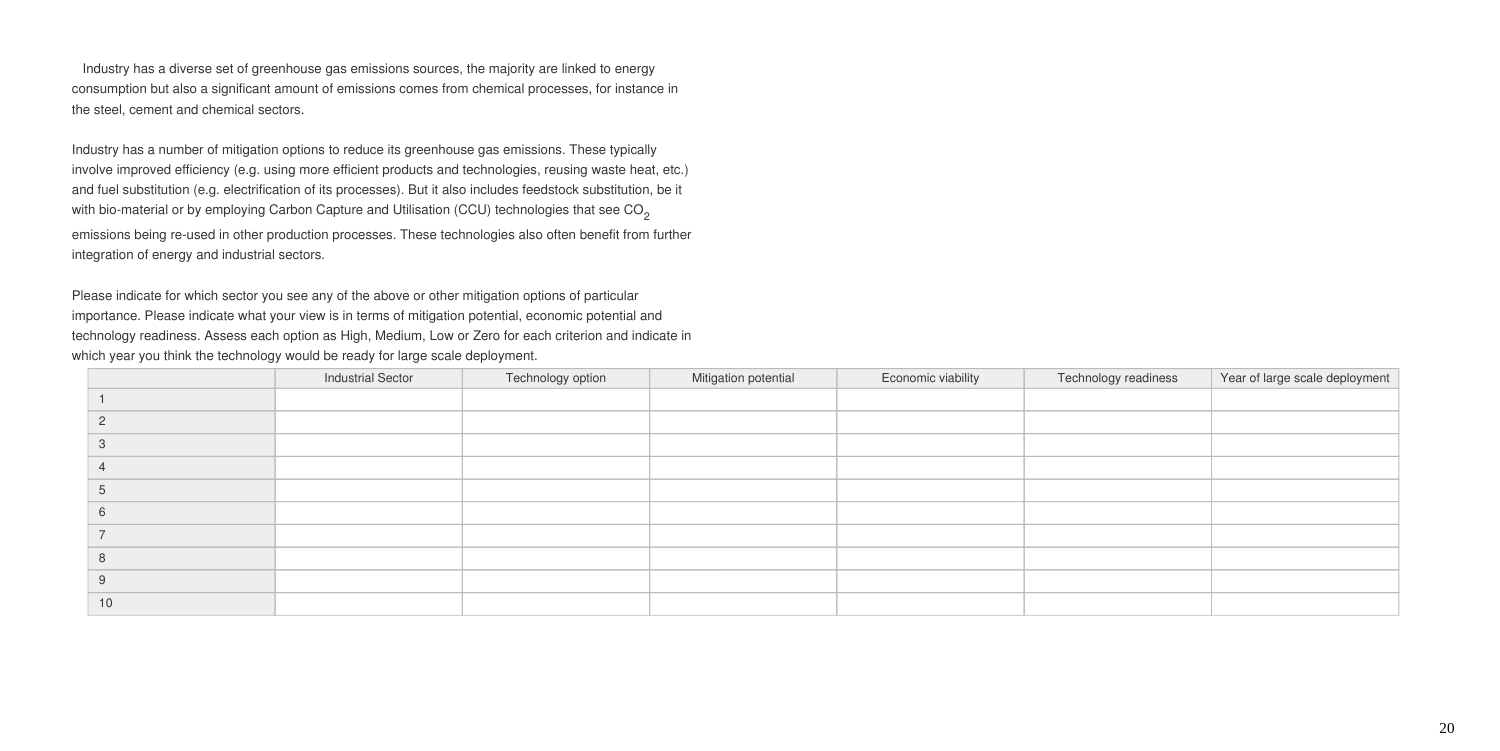Reducing greenhouse emissions from transport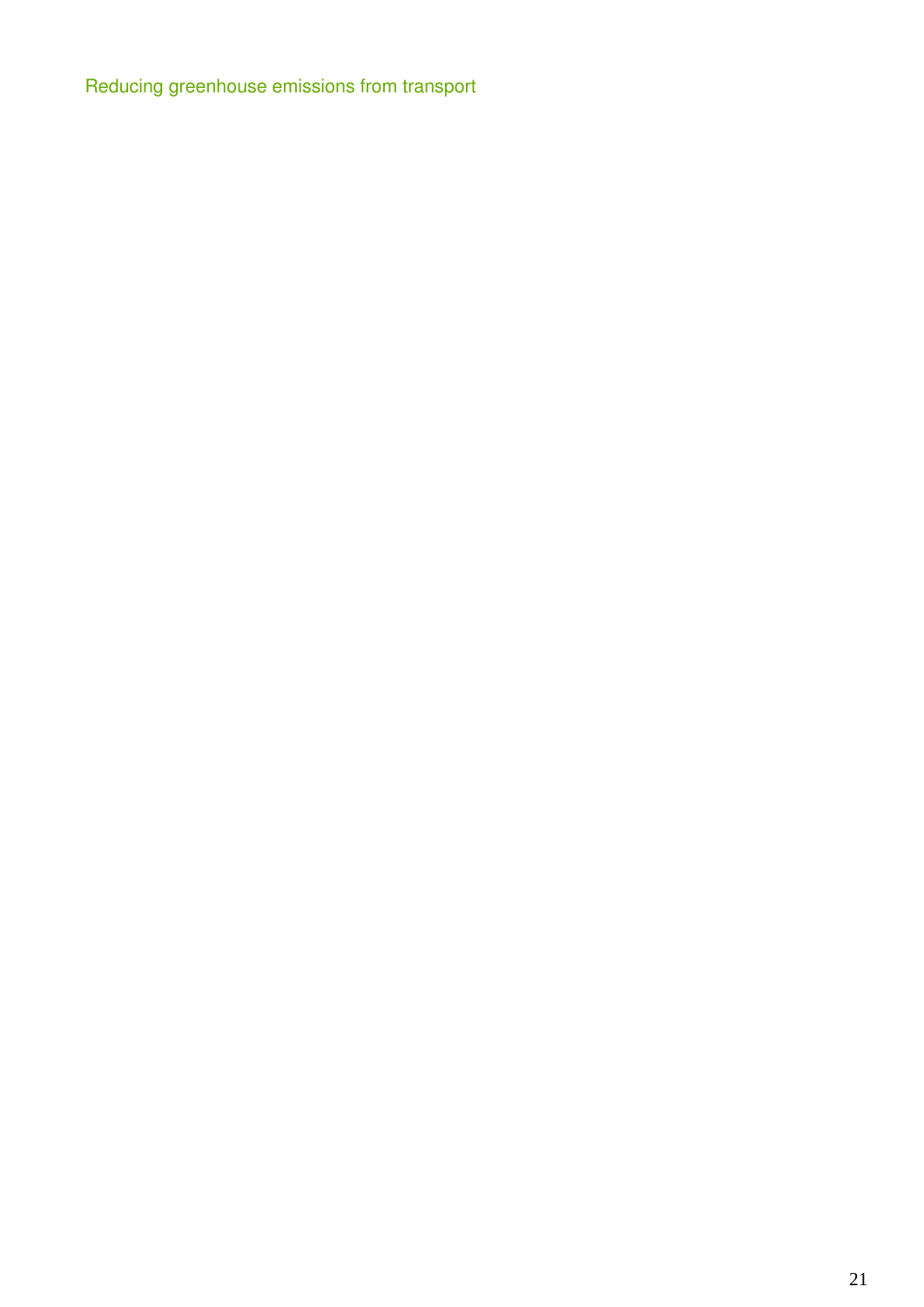Transport has a number of options to reduce its greenhouse gas emissions. While low- or zero-emission technologies are already successfully deployed for parts of the transport sector (e.g. cars and vans), the technological development is in earlier stages of development or deployment for other parts of the transport sector (e.g. long-haul trucks, aviation or maritime).

Please indicate for which part of the transport sector you see particular mitigation options and their importance. Please indicate what your view is in terms of mitigation potential, economic potential and technology readiness. Assess each option as High, Medium, Low or Zero for each criterion and indicate in which year you think the technology would be ready for large scale deployment.

|                | <b>Transport Sector</b> | Technology option | Mitigation potential | Economic viability | Technology readiness | Year of large scale deployment |
|----------------|-------------------------|-------------------|----------------------|--------------------|----------------------|--------------------------------|
|                |                         |                   |                      |                    |                      |                                |
| $\overline{2}$ |                         |                   |                      |                    |                      |                                |
|                |                         |                   |                      |                    |                      |                                |
|                |                         |                   |                      |                    |                      |                                |
| C              |                         |                   |                      |                    |                      |                                |
| 6              |                         |                   |                      |                    |                      |                                |
|                |                         |                   |                      |                    |                      |                                |
|                |                         |                   |                      |                    |                      |                                |
|                |                         |                   |                      |                    |                      |                                |
| 10             |                         |                   |                      |                    |                      |                                |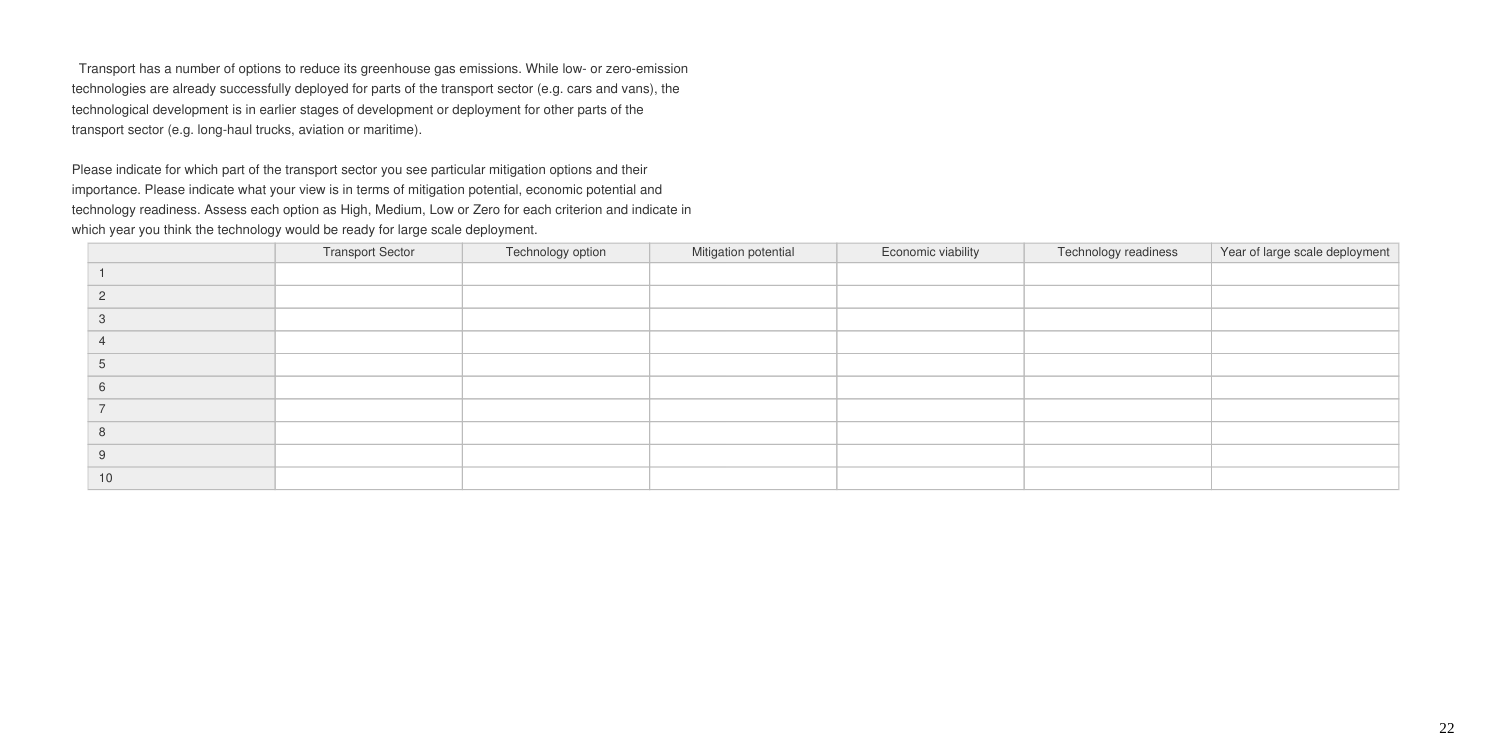In addition, would you please indicate your choice for the following options that allow reducing the energy consumption and related  $CO<sub>2</sub>$  emissions?

For freight transport, would you consider switching from road to alternative modes like rail, waterways or coastal shipping?

- Yes
- $\bullet$  No, too slow or complicated
- $\bullet$  No, too expensive
- $\bigcirc$  No opinion / I do not know

For first/last mile logistics in urban areas, would you consider switching from road to alternative modes like (electric) cargo bike or similar zero-emission vehicle?

- Yes, I am already doing it
- **Yes, in the future**
- $\bullet$  No, too slow
- No
- No opinion / I don't know

Reducing greenhouse emissions from agriculture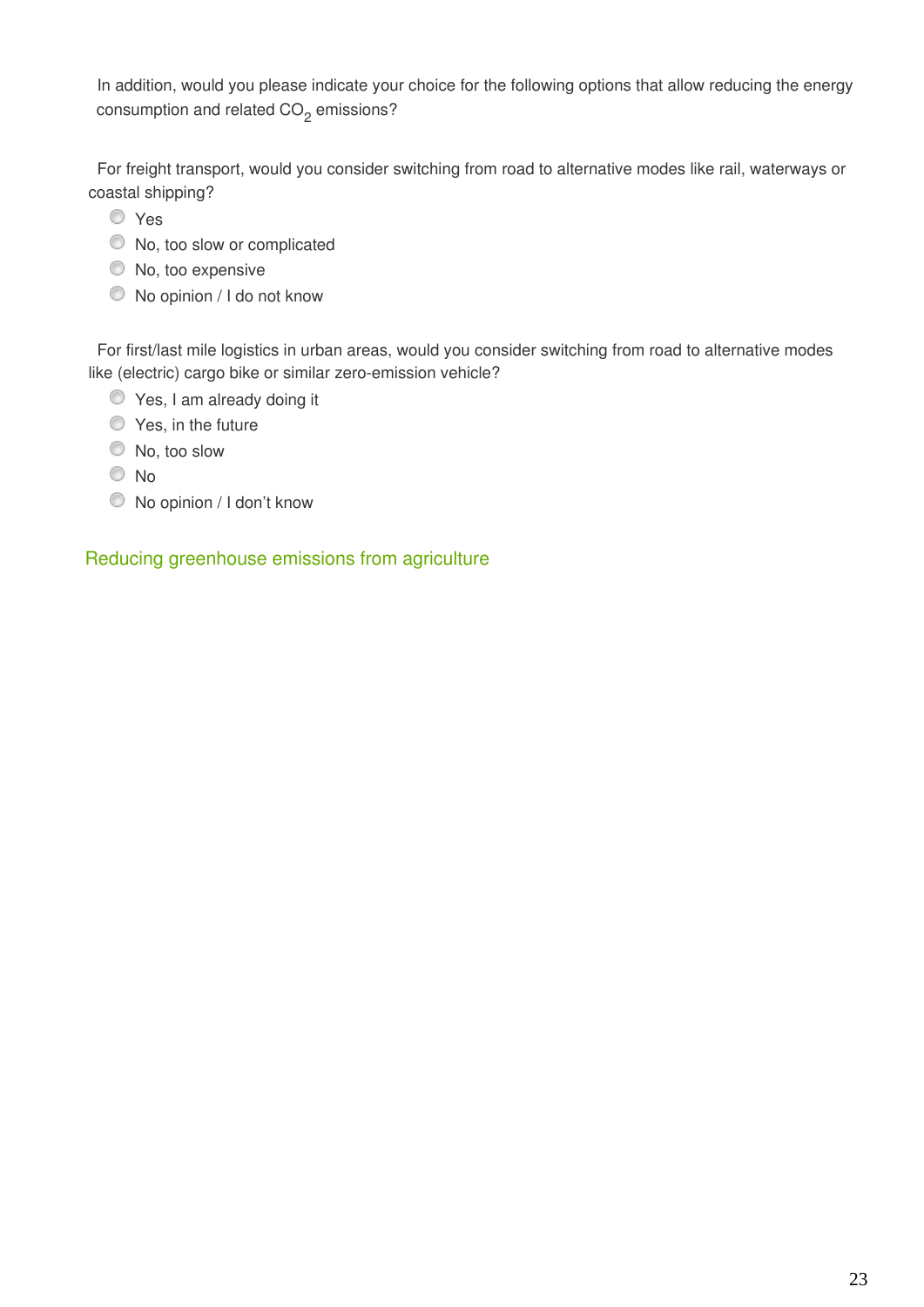Several options exist to reduce greenhouse gas emissions in agriculture even though the mitigation potential of the agricultural sector, notably related to the sector's non-CO<sub>2</sub> emissions, is seen as more limited than for other sectors. Furthermore, agriculture is a sector that through its impact on land use also will affect how our natural sink, and thus the related  $CO<sub>2</sub>$  absorptions, will evolve.

Please indicate which mitigation options are of particular importance. Assess each option as High, Medium, Low or Zero for each criterion and indicate in which year you think the technology would be ready for large scale deployment.

|    | Agriculture sector | Technology option | Mitigation potential | Economic viability | Technology readiness | Year of large scale deployment |
|----|--------------------|-------------------|----------------------|--------------------|----------------------|--------------------------------|
|    |                    |                   |                      |                    |                      |                                |
|    |                    |                   |                      |                    |                      |                                |
|    |                    |                   |                      |                    |                      |                                |
|    |                    |                   |                      |                    |                      |                                |
|    |                    |                   |                      |                    |                      |                                |
|    |                    |                   |                      |                    |                      |                                |
|    |                    |                   |                      |                    |                      |                                |
|    |                    |                   |                      |                    |                      |                                |
|    |                    |                   |                      |                    |                      |                                |
| 10 |                    |                   |                      |                    |                      |                                |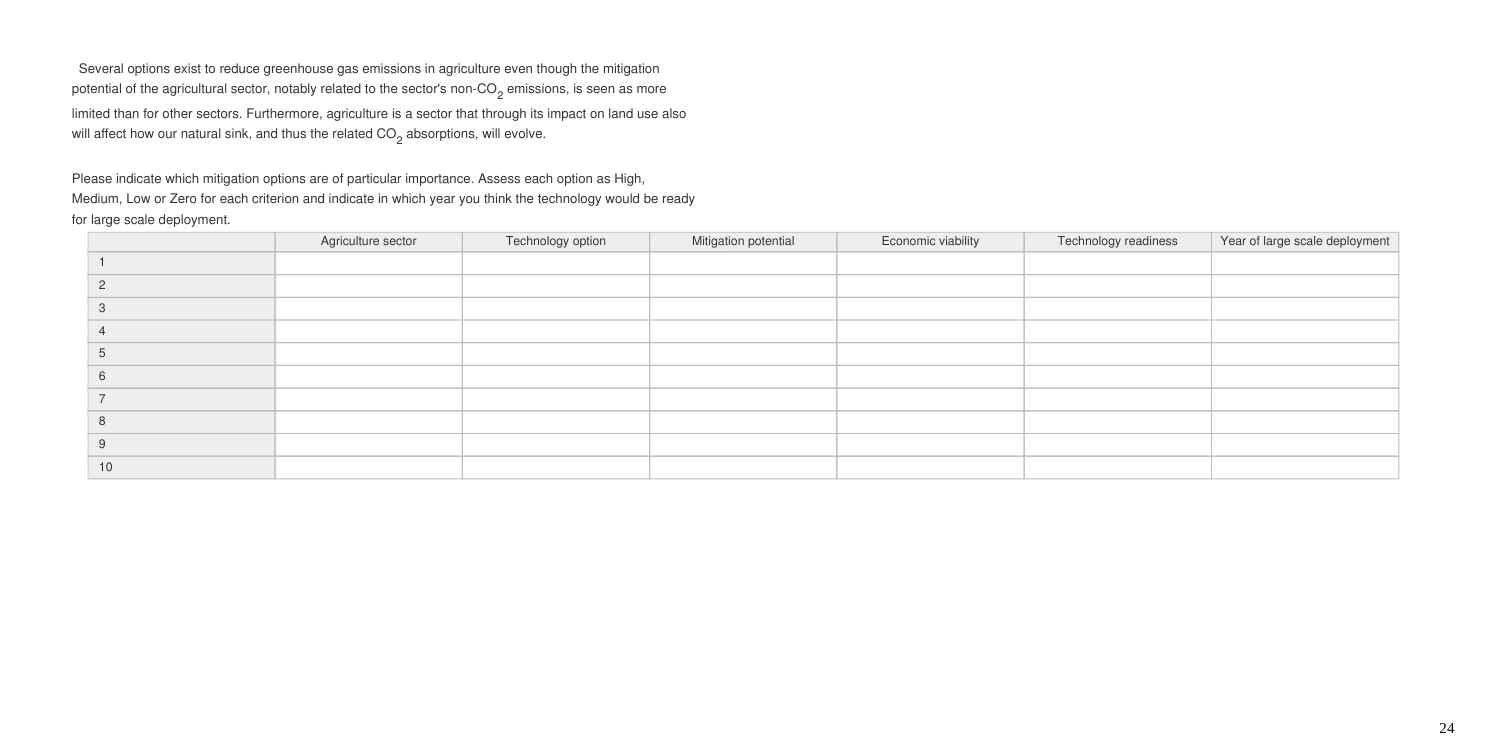## Role of  $CO<sub>2</sub>$  removal

 The objectives of the Paris Agreement are challenging and many scientists consider that it will be necessary at a certain point to remove a significant amount of  $CO<sub>2</sub>$  from the atmosphere in order to stay below 2°C and certainly in case the temperature increase should be limited to 1.5°C. There are a limited number of options to remove  $CO<sub>2</sub>$  from the atmosphere.

The removal of CO<sub>2</sub> can be accomplished by 1) capturing CO<sub>2</sub> via natural photosynthesis or artificial chemical processes, and then 2) storing  $CO<sub>2</sub>$  in long term geological sites or within biomass and (bio) materials.

Rank from 1 (important) to 5 (not important) on what role you think this removal and storage options can have in the EU to deliver negative emissions taking into account issues such as economic and technical feasibility, storage potential, environmental integrity and social acceptance.

|                                 | 1  | 2 | 3 | 4 | 5 |
|---------------------------------|----|---|---|---|---|
| Intensive afforestation         |    |   | € | O |   |
| Forest and cropland<br>residues | 0  | œ | O | ⊙ |   |
| Woody perennial<br>plantations  | 63 |   | € | ◎ |   |
| Direct Air Capture              |    |   | € | ◎ |   |
| Other                           |    |   |   | O |   |

Capture of  $CO<sub>2</sub>$  from the atmosphere

#### **\***If other, please specify:

*Text of 3 to 200 characters will be accepted*

#### Storage of  $CO<sub>2</sub>$

|                                                                       | 2   | 3 | 4 | 5 |
|-----------------------------------------------------------------------|-----|---|---|---|
| Carbon capture and storage (CCS) with enhanced oil or gas<br>recovery |     |   |   |   |
| CCS in onshore geological sites                                       |     |   |   |   |
| CCS in offshore geological sites                                      |     |   |   |   |
| Carbon Capture and Utilisation (CCU) (long lived products)            | O., |   |   |   |
|                                                                       |     |   |   |   |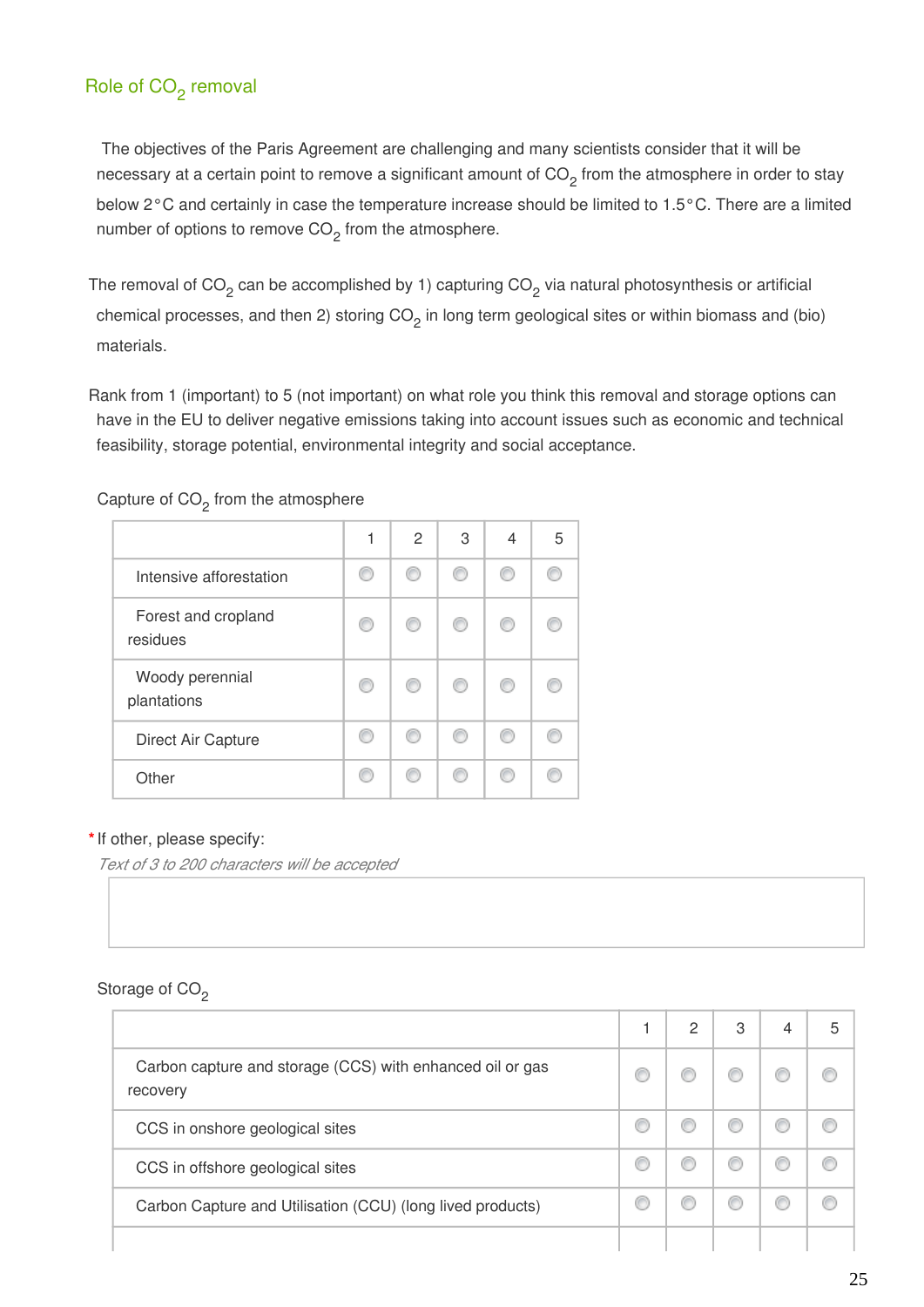| Increased permanent carbon stock in soils  |  | ⊙ | ∩ |  |
|--------------------------------------------|--|---|---|--|
| Increased permanent carbon stock in plants |  |   |   |  |
| Other                                      |  |   |   |  |

#### **\***If other, please specify:

*Text of 3 to 200 characters will be accepted*

What main barriers do you see currently preventing the large scale deployment of CCS, including on how to use it to generate negative emissions? What are the particular challenges related to biomass CCS? What type of CCU (Carbon Capture and Utilization) would lend itself to create long term storage? Are there other technologies that should also be considered? What policies do you think the EU should pursue to better help development and deployment?

*1000 character(s) maximum*

# Additional Comments

If you wish to add further information, comments or suggestions - within the scope of this questionnaire - please feel free to do so here:

*1000 character(s) maximum*